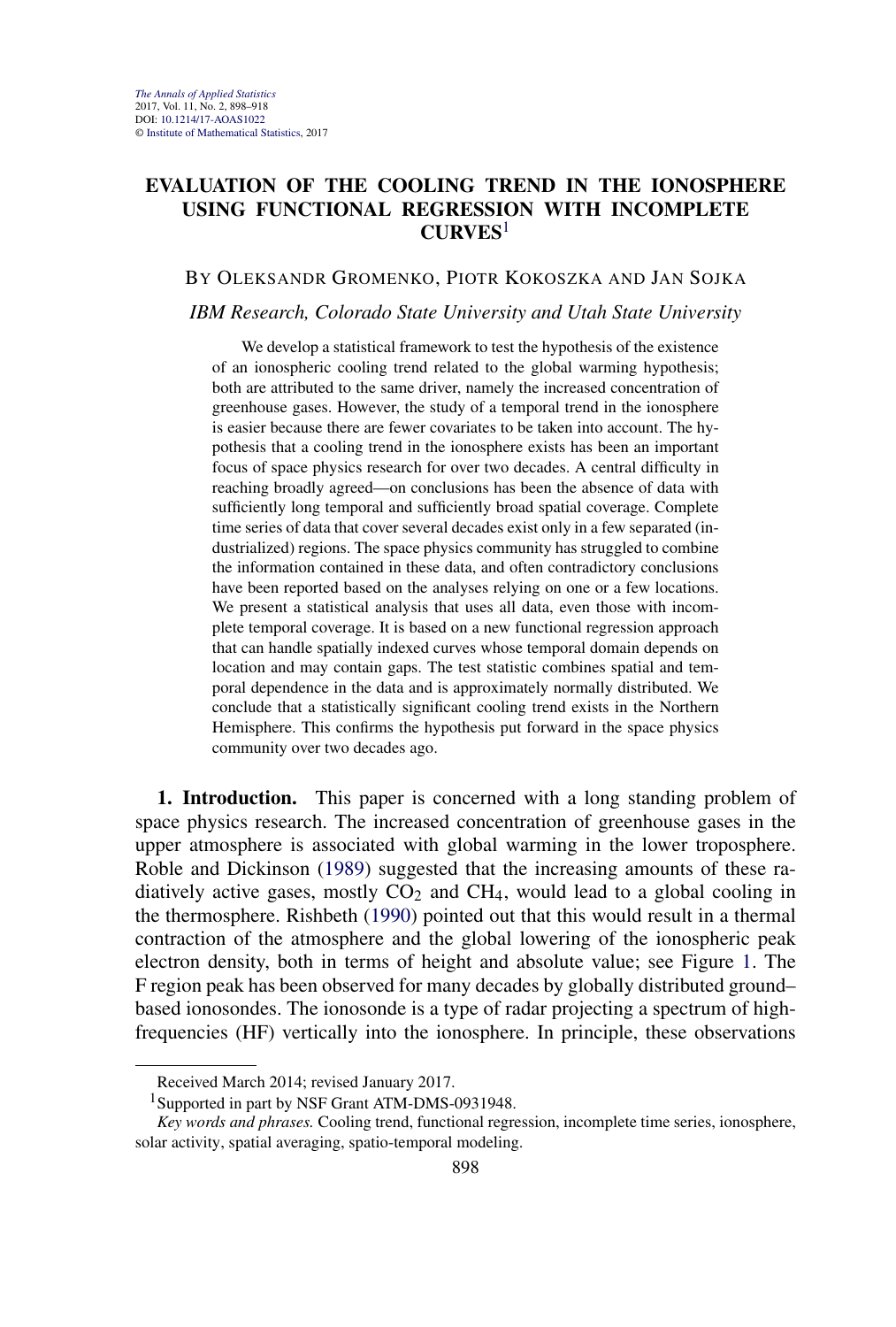<span id="page-1-0"></span>

FIG. 1. *Typical profile of the electron density in the day–time ionosphere*. *The curve shows electron density as a function of height*. *The right vertical axis indicates the D*, *E*, *and F regions of the ionosphere*.

could be used to quantitatively test the hypothesis of Roble and Dickinson [\(1989\)](#page-19-0). A long term change in the ionosphere can impact space-based navigation (including GPS systems), HF (2-30MHz) radio communication and the operation of low orbit satellites. It is associated with the global warming hypothesis because a physical mechanism for the conjectured cooling trend is also attributable to greenhouse gases.

The ionospheric layer which contains the peak electron density is known as the F2 region (the right-most peak in Figure 1). Ionosonde measurements allow us to compute a critical frequency, denoted foF2. This frequency separates the frequencies returned back to the ionosonde and those that propagate beyond the ionosphere.

There has been extensive space physics research aimed at determining if a decreasing temporal trend in the foF2 frequency indeed exists. Lastovicka et al. [\(2012\)](#page-19-0) review some of the relevant literature. Long-term changes in the ionosphere are usually described using a linear approximation referred to as the trend. The main problem in its determination is the separation of the solar activity; the solar cycle dominates the shape of the foF2 curves; see Figure [2.](#page-2-0) A comprehensive overview of statistical methods proposed in the space physics community is given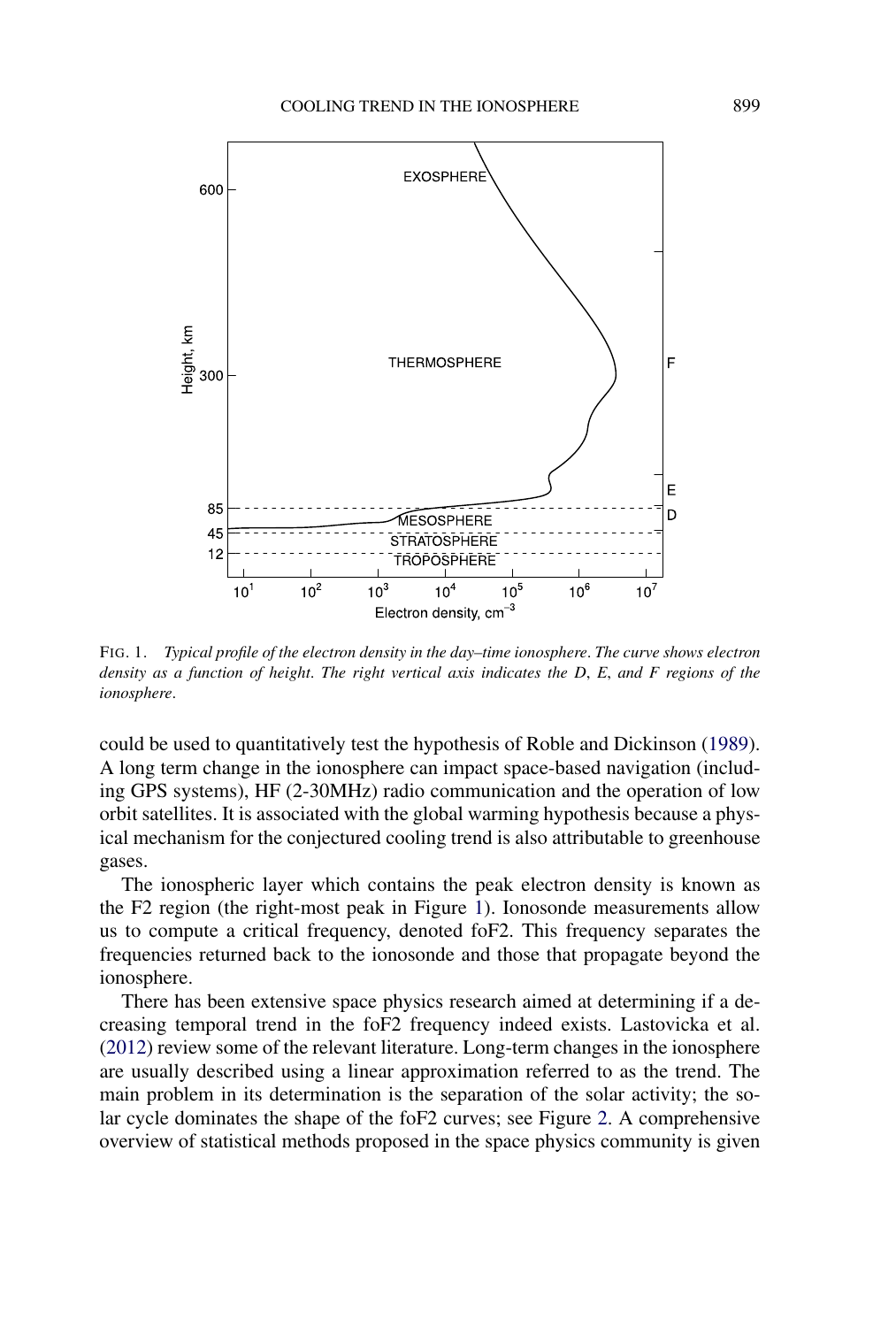<span id="page-2-0"></span>

FIG. 2. *Gray lines represent all foF*2 *records analysed in this paper with the scale on the left-hand side*. *The black line represents the observed solar radio flux with the scale on the right-hand side*.

in Lastovicka et al. [\(2006\)](#page-19-0). The main problem from which they suffer is their inability to combine the information from many spatial locations. The usual approach is to calculate trends separately at a number of locations, often using different time periods, and then average these trends to obtain a sense of a global trend; see Bremer et al. [\(2012\)](#page-18-0) and Bremer and Mielich [\(2013\)](#page-19-0) for a recent contribution and a discussion of previous work. There has, however, long been a sentiment in the ionospheric physics community, that, in addition to informative exploratory analyses, an inferential statistical framework should be developed to address the question of the existence of long term ionospheric trends; Ulich et al. [\(2003\)](#page-20-0) stress that to make any trends believable, a suitable statistical modeling, a proper treatment of "errors and uncertainties" is called for.

Our objective is to make a contribution in this direction by developing a statistical inferential framework which allows us to combine incomplete ionosonde records from globally distributed locations and take their spatial dependence into account. The absence of complete records has been a major stumbling block in space physics research to date. Our approach is developed in the framework of functional data analysis: the ionosonde records are viewed as spatially indexed curves which are only partially observed.

There has been an increasing interest in correlated (in particular spatially dependent) functional data. Such data occur in many settings of practical relevance: meteorological and pollution variables at many locations measured over long periods of time, records of brain activity at a number of locations within the brain, economic or health variables indexed by counties, etc. An interested reader is referred to Delicado et al. [\(2010\)](#page-18-0), Giraldo et al. [\(2010,](#page-18-0) [2011,](#page-18-0) [2012\)](#page-18-0), Nerini et al. [\(2010\)](#page-19-0), Secchi et al. [\(2011,](#page-19-0) [2012\)](#page-19-0), Jiang and Serban [\(2012\)](#page-19-0), Crainiceanu et al. [\(2012\)](#page-18-0), Gromenko et al. [\(2012\)](#page-18-0), Gromenko and Kokoszka [\(2012,](#page-18-0) [2013\)](#page-18-0), and Staicu et al.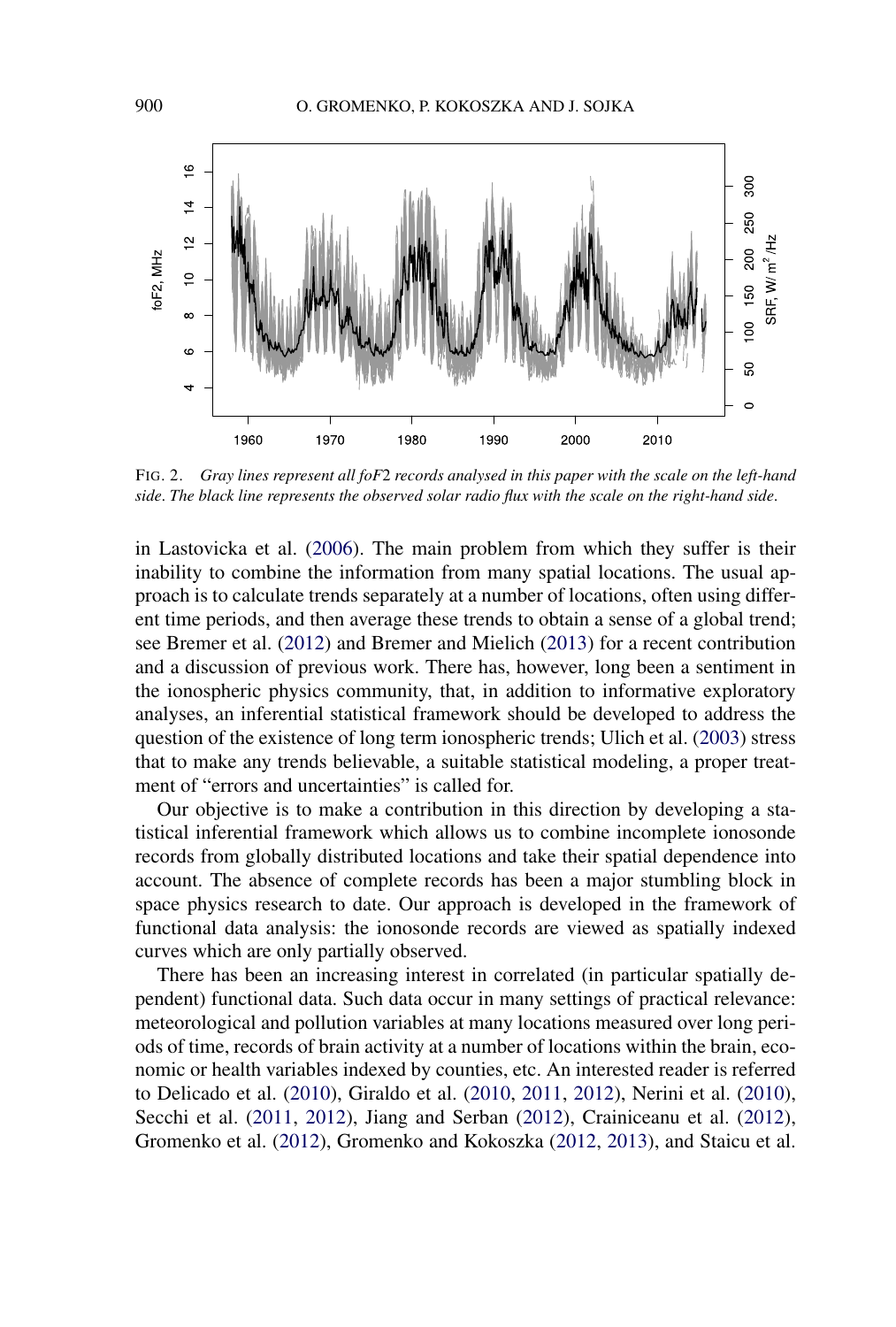[\(2010,](#page-19-0) [2012\)](#page-19-0). The work of Leibl [\(2013\)](#page-19-0) is also related as it considers functions whose domain is not fixed. Even though our new functional regression technique has been developed to solve a specific science problem, it is hoped that it will be received with interest as a more broadly applicable tool of functional data analysis.

The data used in this paper are spatio-temporal. There are two natural ways of looking at them: as a collection of time series at fixed locations (the view we take) or as a time series of geostatistical processes; see, for example, Section 6.4 of Cressie and Wikle [\(2011\)](#page-18-0). The specific approach to be taken depends on the problem at hand. We want to determine if a collection of time series contains a common linear trend, so the first approach is more appropriate. If, for example, the temporal evolution of spatial covariances is of interest, the second approach would be more suitable. The spatio-temporal statistic has been a focus of very intense research over the last two decades, with hundreds of important contributions, in addition of the monograph of Cressie and Wikle [\(2011\)](#page-18-0), Sherman [\(2011\)](#page-19-0) and Gelfand et al. [\(2010\)](#page-18-0) contain very informative chapters with a large number of references.

The remainder of the paper is organized as follows. In Section 2, we introduce the space physics data we work with. Section [3](#page-5-0) is devoted to the new statistical methodology we developed to solve the problem outlined above. Some technical aspects of this methodology are explained in the Appendices. In Section [4,](#page-13-0) we apply these tools to establish, with statistical significance, the existence of a negative foF2 trend in the mid-latitude Northern Hemisphere.

**2. The data.** To conduct the analysis, we prepare a dataset of foF2 observations. Raw ionosonde data are available at the Space Physics Interactive Data Resource (SPIDR).<sup>2</sup> The resulting dataset represent a collection of time series obtained from different spatial locations. The ionosonde data are very new to the spatio-temporal statistical community, and adequate attention of statisticians may significantly advance the field of space physics. Due to various reasons, the records contain long gaps of missing observations. These gaps often appear at the end or the beginning of the record because some stations started operation a decade or two later than others, and some were shut down. In some cases, a station was shut down and reopened many years later. Shorter periods of missing observations are mostly due to equipment maintenance or replacement. There are also several prepossessed ionosonde datasets freely available online; see, for example, Damboldt and Suessmann [\(2012\)](#page-18-0).

For the study reported in the paper, we use monthly medians at 12 LT (LT denotes local solar time). At noon, the behavior of the ionosphere is completely dominated by the solar radiation; see Figure [2.](#page-2-0) At night, the behavior of the ionosphere is complicated, and we postpone the study of the night time data to a more specialized space physics paper. Our statistical study requires the assumption of spatial

[<sup>2</sup>http://spidr.ngdc.noaa.gov/spidr/](http://spidr.ngdc.noaa.gov/spidr/).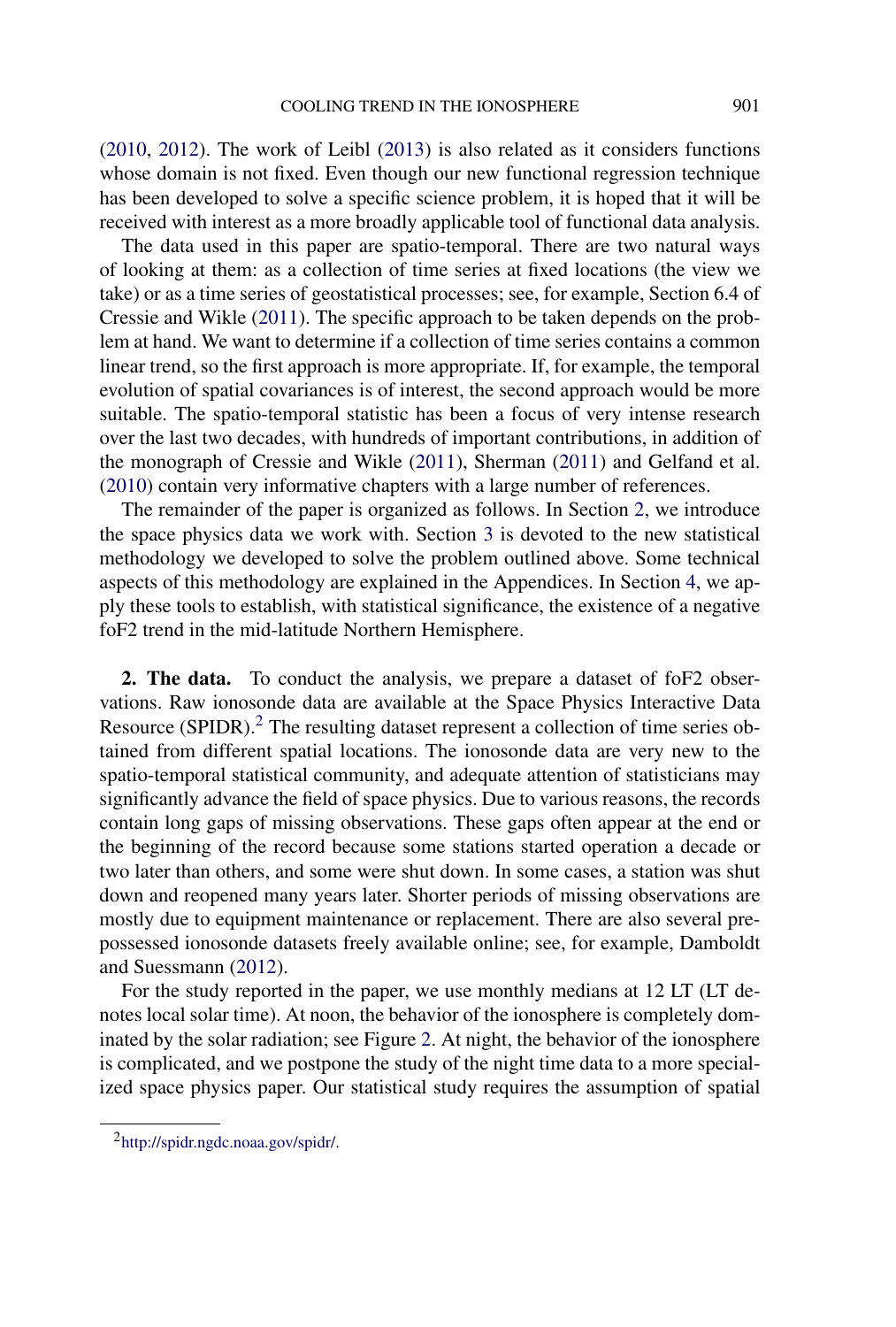

FIG. 3. *Locations of the* 81 *ionosonde stations used in this study*, *black discs*.

stationarity. To make this assumption reasonable, we focus only on the mid-latitude region located between 30◦N and 60◦N geographic latitude. The ionosphere can be divided into three regions: equatorial, mid-latitude and polar; see Kelly [\(2009\)](#page-19-0). It exhibits different electron density profiles in each of these regions, with the profile shown in Figure [1](#page-1-0) typical of the mid-latitude region. The reason for choosing the northern hemisphere, rather than the southern hemisphere, is that it contains the longest records with the most extensive spatial coverage. The total number of selected stations is 81; they are shown in Figure 3. The majority of the ionosondes started to operate in 1957, the international geophysical year. We selected the time interval from January 1958 to December 2015, so that the total number of months is 696. While the total number of selected stations is 81, the number of stations available at any specific month never exceeds 50; see Figure [4.](#page-5-0)

The foF2 curves are used as responses. The main explanatory variable is the observed solar radio flux (SRF), which is a well-established proxy for the solar activity. It is available at SPIDR until the middle of 2012 and at Natural Resources Canada (NRC) $3$  October 2004 until present. We combine measurements from the two sources to obtain continuous measurements from January 1958 to December 2015. Other exploratory variables representing different characteristics of the Earth's Magnetic Field (EMF) are obtained using the International Geomagnetic

[<sup>3</sup>http://www.nrcan.gc.ca/home](http://www.nrcan.gc.ca/home)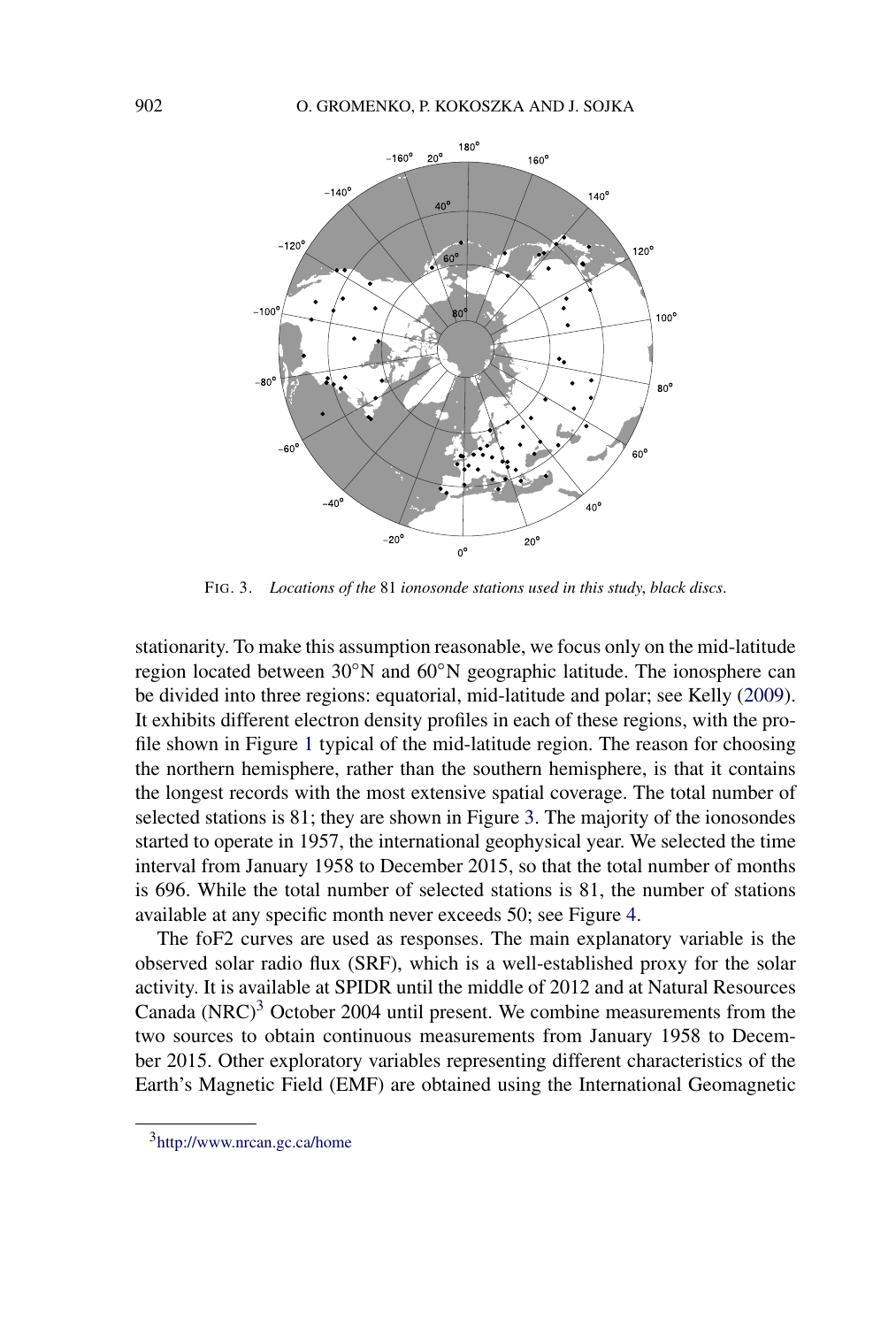<span id="page-5-0"></span>

FIG. 4. *Number of available stations in the mid-latitude northern hemisphere*.

Reference Field (IGRF), Thébault et al. [\(2015\)](#page-20-0). Description of predictors is shown in Table 1 and their summary statistics in Table [2.](#page-6-0)

**3. Statistical model and inference.** Let  $Y(s_k; \tau_i)$  be the original record at location **s***k*, measured from 1958 to 2015, possibly with long gaps. The set of all locations is  $\{s_k, 1 \le k \le K\}$ , and the set of time points at which measurements may be available is  $\{\tau_i, 1 \le i \le T\}$ . In our study, these are months from January 1958 to December 2015. We postulate the following spatio-temporal model:

(3.1) 
$$
Y(\mathbf{s}_k; \tau) = \mu(\mathbf{s}_k; \tau) + \varepsilon(\mathbf{s}_k; \tau) + \theta(\mathbf{s}_k; \tau),
$$

where  $\tau$  is continuous time. The most general form of the mean function  $\mu$  is specified in Section [3.1.](#page-6-0) In its simplest form relevant to our space physics problem,

| <b>Predictor</b> | <b>Definition</b>                          | Units of measurement | Data source             |
|------------------|--------------------------------------------|----------------------|-------------------------|
| <b>SRF</b>       | <b>Observed Solar Radio Flux</b>           | $W/m^2/Hz$           | SPIDR and<br><b>NRC</b> |
| D                | Declination of the EMF                     | Deg                  | <b>IGRF</b>             |
| $\overline{I}$   | Inclination of the EMF                     | Deg                  | <b>IGRF</b>             |
| M                | sin(I) cos(I)                              |                      | <b>IGRF</b>             |
| $\overline{F}$   | The absolute value of intensity of the EMF | nT                   | <b>IGRF</b>             |
| $F_x$            | North component of $F$                     | nT                   | <b>IGRF</b>             |
| $F_y$            | East component of $F$                      | nT                   | <b>IGRF</b>             |
| $F_z$            | Down component of $F$                      | nT                   | <b>IGRF</b>             |
| H                | Horizontal component of $F$                | nT                   | <b>IGRF</b>             |

TABLE 1 *Predictor definitions*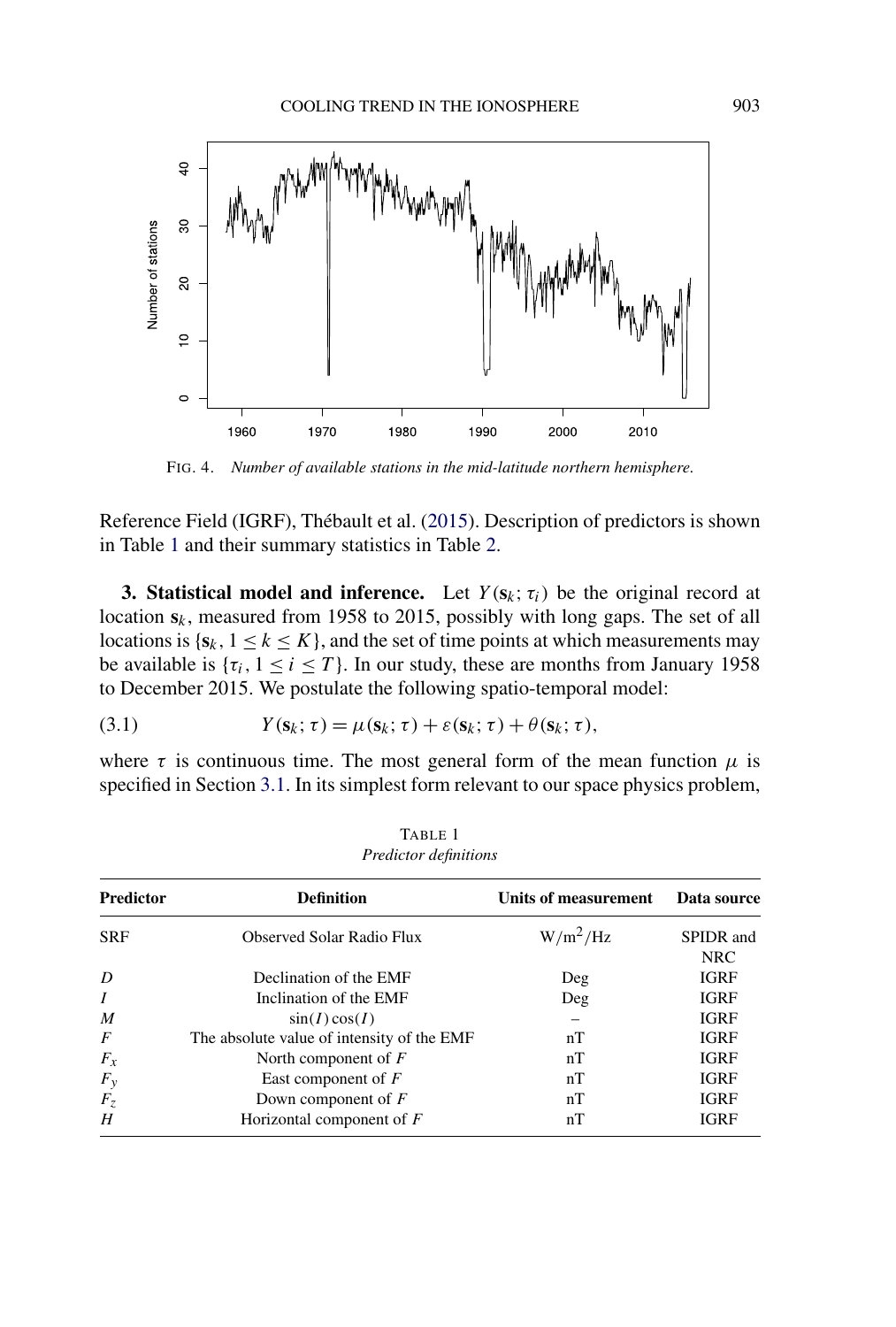<span id="page-6-0"></span>

| <b>Predictor</b> | Min      | 25th percentile | Median | 75th percentile | Max    |
|------------------|----------|-----------------|--------|-----------------|--------|
| <b>SRF</b>       | 65.60    | 80.40           | 110.3  | 157.00          | 272.30 |
| D                | $-32.68$ | $-5.65$         | 0.66   | 5.80            | 23.18  |
| $\boldsymbol{I}$ | 43.60    | 59.52           | 66.22  | 70.89           | 83.14  |
| M                | 0.12     | 0.31            | 0.37   | 0.44            | 0.50   |
| $\overline{F}$   | 38,022   | 42,725          | 45,050 | 48,095          | 54,462 |
| $F_{x}$          | 6458     | 15,497          | 18,370 | 21,812          | 29,252 |
| $F_y$            | $-6681$  | $-2222$         | 189    | 1700            | 6223   |
| $F_z$            | 27,908   | 37,044          | 40,602 | 44,859          | 54,009 |
| H                | 6476     | 15,758          | 18,610 | 21,974          | 29,334 |

TABLE 2 *Predictor summary statistics in corresponding units*

it is

(3.2) 
$$
\mu(\tau) = \beta_1 + \beta_2 \tau + \beta_3 \text{SRF}(\tau),
$$

where  $SRF(\tau)$  is the solar radio flux; cf. Figure [2.](#page-2-0) Our interest lies in the estimation of the mean function  $\mu(\cdot)$ , and testing if it contains a linear trend, that is, testing  $H_0: \beta_2 = 0$ . The function  $\mu(\cdot)$  is treated as an unknown deterministic functional parameter. The second term,  $\varepsilon(\mathbf{s}_k; \tau)$ , describes the spatio-temporal variability away from the mean function. Stochastic modeling of this term is needed to develop inferential procedures, and it will be discussed below. The term  $\theta(\mathbf{s}_k; \tau)$ represents a random error, which can be associated with measurement error. It exists only at the time of measurement, so using a continuous argument  $\tau$  is slightly misleading.

3.1. *Modeling the mean function and the spatio-temporal error field*. The mean function is allowed to take the following general form:

(3.3) 
$$
\mu(\mathbf{s}; \tau) = \sum_{j=1}^{q} \beta_j z_j(\mathbf{s}; \tau).
$$

The covariates  $z_j$  are observed at all time points at which the response curves can be potentially observed (in our application, every month from January 1958 to December 2015). Some covariates, like the SRF, are global, that is, they do not depend on **s**.

The spatio-temporal field  $\varepsilon$  is allowed to have a different covariance structure in every year. We split it into annual sections which are denoted by  $\varepsilon_n(\mathbf{s}_k; t_i)$ : the index  $1 \le n \le N$  denotes year, index  $t_i$  denotes a month within a year,  $\{t_i, 1 \le k\}$  $i \leq 12$ . For a generic location **s**, we thus have  $\varepsilon_n(\mathbf{s}; t_i) = \varepsilon(\mathbf{s}; 12(n-1) + t_i)$ . This approach naturally accommodates the annual periodicity of the records. In our implementation, we use the usual calendar years. The covariance surface is then the largest in the middle and tapers off at the edges.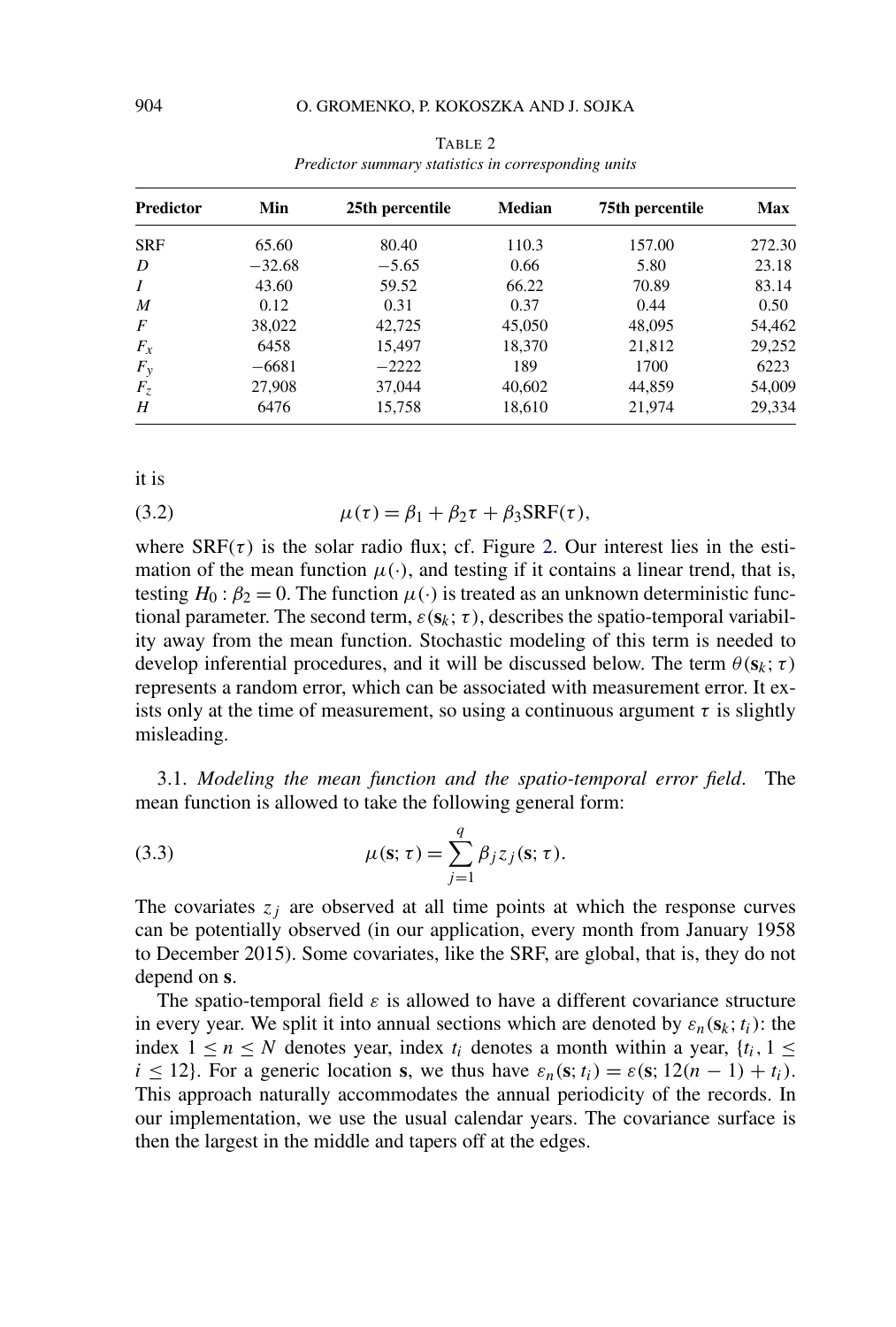<span id="page-7-0"></span>To simplify notation, we assume that the time within a year is rescaled to cover the unit interval [0, 1], so that  $t \in [0, 1]$ . Each function  $\varepsilon_n(\mathbf{s}_k, \cdot)$  is assumed to be a random element of the space  $L^2 = L^2([0, 1])$  which satisfies

(3.4) 
$$
E\left\|\varepsilon_n(\mathbf{s}_k,\cdot)\right\|^2 = E\int_0^1 \varepsilon_n^2(\mathbf{s}_k,t)\,dt < \infty.
$$

We now state assumptions which specify the stochastic structure of the *L*2 valued (functional) spatio-temporal field { $\epsilon_n(s_k, \cdot)$ ,  $1 \le n \le N$ ,  $1 \le k \le K$ }. The covariance structure of each field  $\varepsilon_n(\cdot;\cdot)$  is restricted by the separability assumption, but is allowed to change with year.

ASSUMPTION 3.1. For each year *n*,  $E\varepsilon_n(\mathbf{s},t) = 0$  and

(3.5) 
$$
E\big[\varepsilon_n(\mathbf{s}_k;t_i)\varepsilon_n(\mathbf{s}_\ell;t_j)\big]=\Sigma_n(k,\ell)C_n(t_i,t_j).
$$

The spatial covariances  $\Sigma_n(k,\ell)$  are assumed to depend only on the distance between  $s_k$  and  $s_\ell$ .

The spatial and temporal covariance functions in Assumption 3.1 are defined up to multiplicative constants, so we impose the following identifiability condition:

(3.6) 
$$
\int C_n(t, t) dt = \sum_{i=1}^{\infty} \lambda_{ni} = 1,
$$

where  $\lambda_{n1} > \lambda_{n2} > \cdots$  are the eigenvalues of the temporal covariance function  $C_n$ .

While separability can be criticized as an excessively strong assumption [see, e.g., Stein [\(2005\)](#page-19-0)], it is often found acceptable and useful in both theoretical and applied research; see Haas [\(1995\)](#page-18-0), Genton [\(2007\)](#page-18-0), Hoff [\(2011\)](#page-18-0), Paul and Peng [\(2011\)](#page-19-0), Sun et al. [\(2012\)](#page-20-0), among many others. In our research, we strived to develop a practically applicable and computationally feasible procedure, admittedly at the cost of some simplifying assumptions. We emphasize that the combined error field  $\varepsilon(\cdot, \cdot)$  is not separable. Its covariance structure is determined by our last assumption.

ASSUMPTION 3.2. We assume that the fields  $\varepsilon_n(\cdot, \cdot)$ ,  $n \ge 1$  are independent (but not necessarily identically distributed).

It is useful to compare the modeling framework described above with our earlier work presented in Gromenko et al. [\(2012\)](#page-18-0) and Gromenko and Kokoszka [\(2013\)](#page-18-0). In those papers, the error field  $\varepsilon$  was assumed to be a spatially stationary field of functions in  $L^2([0, N])$ ; no splitting into individual years was done. Such an approach leads to the representation:

(3.7) 
$$
\varepsilon(\mathbf{s}; \tau) = \sum_{j=1}^{\infty} \zeta_j(\mathbf{s}) v_j(\tau).
$$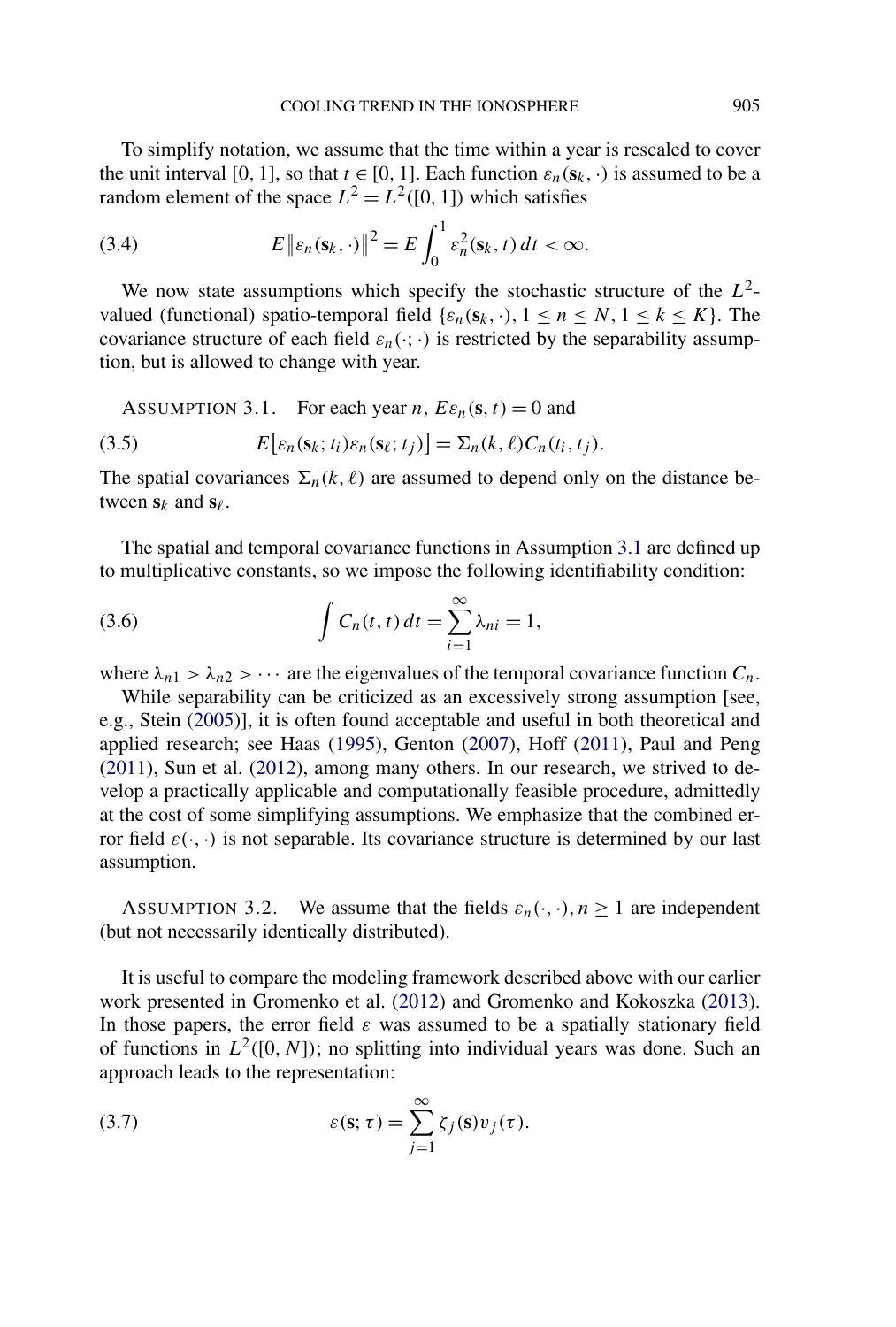The new modeling paradigm is dictated by the structure of the data. In Gromenko et al. [\(2012\)](#page-18-0) and Gromenko and Kokoszka [\(2013\)](#page-18-0), only slightly over 30 locations and a shorter time period were used because extending the spatial and temporal coverage would include many incomplete records (not just missing values but missing decades). The methodology available at that time did not allow us to deal with such records. For example, integrals of the type  $\int Y(\mathbf{s}_{\ell}; \tau) Y(\mathbf{s}_{k}; \tau) d\tau$  cannot be computed if the records  $Y(\mathbf{s}_{\ell})$  and  $Y(\mathbf{s}_{k})$  have practically disjoint supports. The methodology described in the remainder of this section allows us to deal with records containing large gaps by using, in a weighted manner, data at neighboring locations. The methods described in the following sections can be adapted to errors [\(3.7\)](#page-7-0). The fit of the model curves [\(3.7\)](#page-7-0) to the observed curves is however poor at some locations over certain time intervals. As a consequence, the estimation of the covariance structure, and so the error variances in the trend test, becomes less precise. In addition to allowing us to deal with large gaps in temporal coverage, the new approach leads to a more precise evaluation of errors because the covariances can change with year, a characteristic we observed in the ionosonde data.

Assumption [3.2](#page-7-0) is physically unrealistic because it implies, say, independence of the data in December of year *n* and January of year  $n + 1$ . It is however computationally convenient. One could consider instead some banded covariance structure with weakly decaying dependence. Such an approach is feasible but computationally more complex, and would not affect the conclusions. The last statement is justified by our numerical experiments in which independence over single years was replaced by independence over periods of two and more years. This impacted the trends and *P* -values slightly, but not the significance statements.

We conclude this section by formalizing the assumptions on the measurement errors. Analogously to the definition of  $\varepsilon_n(\cdot, \cdot)$ , we define  $\theta_n(\cdot, \cdot)$  to be the field  $\theta$ restricted to year *n*.

ASSUMPTION 3.3. For each  $n, s, t$ , Var[ $\theta_n(s; t)$ ] <  $\infty$ . The fields  $\theta_n(\cdot, \cdot)$  are independent (but not necessarily identically distributed). For each *n*, the random variables  $\theta_n(\mathbf{s}, t)$  are independent and identically distributed across **s** and *t*. The field  $\theta(\cdot, \cdot)$  is independent of the field  $\varepsilon(\cdot, \cdot)$ .

3.2. *Estimation in the presence of incomplete records*. The estimation of the components of model [\(3.1\)](#page-5-0) proceeds through an iterative process described in Algorithm [3.1,](#page-13-0) which can however be fully understood only after all the steps of the estimation have been explained. The central idea is to pool information from neighboring spatial locations to optimally compensate for the absence of data at certain time intervals at any specific location. In the first step, we completely ignore spatio-temporal dependence and estimate the mean function using ordinary least squares, as explained in Section [3.5.](#page-12-0) Denoting the resulting estimate by  $\hat{\mu}(s_k, \tau)$ , we next compute the residual curves:

(3.8) 
$$
X(\mathbf{s}_k, \tau) = Y(\mathbf{s}_k, \tau) - \hat{\mu}(\mathbf{s}_k, \tau).
$$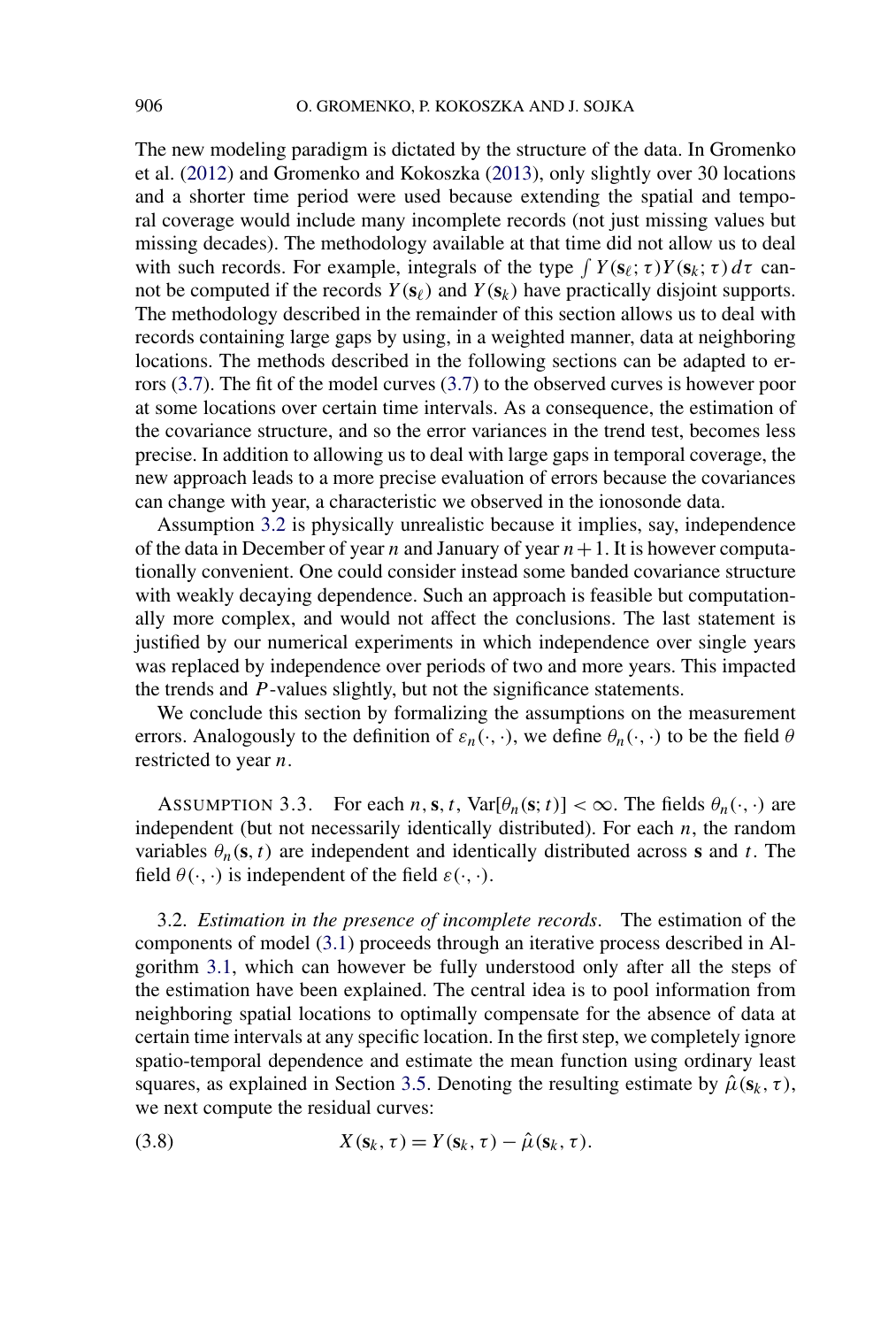They will contain gaps. After that, we estimate the spatial and temporal covariances as explained, respectively, in Sections 3.3 and [3.4.](#page-10-0) Once these estimates have been obtained, we update the estimate of  $\mu$ , as explained in Section [3.5.](#page-12-0) The process continues until convergence has been reached. For the estimation of the spatio-temporal covariance, we split  $X(\mathbf{s}; \tau)$  into annual sub-records,  $X_n(\mathbf{s}; t)$ , where *n* denotes a year, and *t* denotes time within a year.

3.3. *Estimation of the spatial covariance*. Following Gromenko et al. [\(2012\)](#page-18-0), we introduce the *functional variogram*:

(3.9) 
$$
2\gamma_n(d_{k\ell})=E\bigg\{\int \big(X_n(\mathbf{s}_k;t)-X_n(\mathbf{s}_\ell;t)\big)^2\,dt\bigg\}.
$$

In this paper,  $d_{k\ell}$  is the chordal (Euclidean in  $R^3$ ) distance between the locations  $s_k$  and  $\overline{s_\ell}$  on the sphere. A natural estimator of  $2\gamma_n(d_{k\ell})$  for *complete records* is

(3.10) 
$$
2\tilde{\gamma}_n(d_{k\ell}) = \frac{1}{p_{k\ell}} \sum_{P(d_{k\ell})} \frac{1}{L} \sum_{i=1}^L (X_n(\mathbf{s}_k; t_i) - X_n(\mathbf{s}_\ell; t_i))^2,
$$

where  $P(d_{k\ell})$  is the set of points whose distance to one another is approximately  $d_{k\ell}$ , and  $p_{k\ell}$  is its cardinality. When the records are incomplete, averaging over time can be a source of a severe bias, especially for short records. Thus, preaveraging over time should be avoided. Instead, we perform averaging for *all available squared differences*  $(X_n(\mathbf{s}_k; t_i) - X_n(\mathbf{s}_k; t_i))^2$ ,  $1 \le i \le L$ , for locations which fall into  $P(d_{k\ell})$ . The resulting estimator is noisy and the corresponding spatial covariance is not necessarily positive definite. We thus fit a valid parametric semivariogram model to the  $\tilde{\gamma}_n(d_{k\ell})$ , using nonlinear least squares. For the ionosonde data, we found it sufficient to use the Gaussian model

$$
(3.11) \t\t \gamma_n(d) = (\sigma_n^2 - \sigma_{n\nu}^2)(1 - \exp(-d^2/\rho_n^2)) + \sigma_{n\nu}^2 \mathbf{1}_{(0,\infty)}(d),
$$

and the Exponential model

(3.12) 
$$
\gamma_n(d) = (\sigma_n^2 - \sigma_{n\nu}^2)(1 - \exp(-d/\rho_n)) + \sigma_{n\nu}^2 \mathbf{1}_{(0,\infty)}(d).
$$

Several examples of fitted semivariograms for different years are shown in Figure [5.](#page-10-0) The type of a model is selected based on residual sum of squares (RSS) for each year separately. We also fitted the more complex Matérn model, which has theoretical advantages; see Stein [\(1999\)](#page-19-0). However, Matérn and the Gaussian models produced practically identical fits in terms of RSS.

Once the parameters  $\sigma_n^2$ ,  $\sigma_{nv}^2$ , and  $\rho_n^2$  have been estimated, calculation of the covariance matrix  $\Sigma_n$  is straightforward. It only requires plugging in the distances between locations with *available observations* into the equation for covariance function:

(3.13) 
$$
\Sigma_n(d) = \sigma_n^2 \exp(-d^2/\rho_n^2) + \sigma_{n\nu}^2 \mathbf{1}_{\{0\}}(d),
$$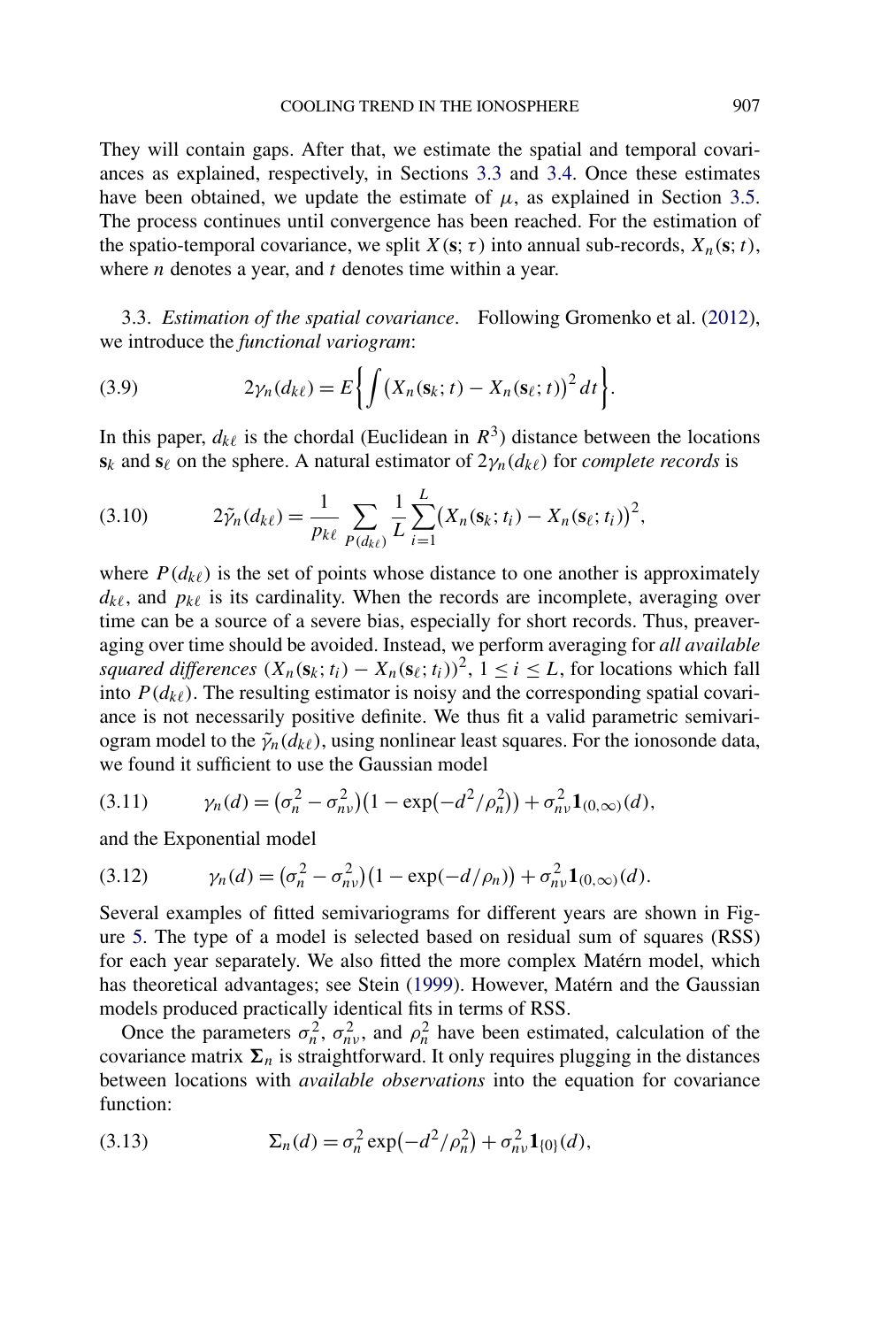<span id="page-10-0"></span>

FIG. 5. *Examples of estimated functional semivariograms for several years*. *Black lines with dots represent estimated semivariograms with* 95*% pointwise confidence intervals*, *dashed lines*. *Gray lines represent fits to the selected parametric model*, *captions at corners indicate the year*. *Horizontal axes represent distance in radians*.

for the Gaussian model, and

(3.14) 
$$
\Sigma_n(d) = \sigma_n^2 \exp(-d/\rho_n) + \sigma_{n\nu}^2 \mathbf{1}_{\{0\}}(d),
$$

for the Exponential model. It is important to note that full automation of the above procedure is quite difficult, since the "noise" in the data could significantly disturb the estimate of the functional variogram and make the subsequent estimation of the parametric covariance unreliable or impossible at all. One way to stabilize estimation of the functional variogram is to employ robust (highly robust) variogram estimators; see Cressie and Hawkins [\(1980\)](#page-18-0) and Genton [\(1998\)](#page-18-0). However, in our case, neither estimator led to a significant improvement. We found that the main source of instabilities are observations that lie far apart. Adjusting the maximal value of the distance  $d_{k\ell}$  improves stability of estimation. Such an adjustment affects the estimates only slightly; see Table [4](#page-15-0) for details.

We also found that the estimate for the nugget parameter  $\sigma_{nv}^2$  tends to be smaller than the actual value. Thus, instead of using  $\sigma_{nv}^2$  from a parametric model we estimate it using residuals directly:

(3.15) 
$$
\widehat{\sigma}_{n\nu}^2 = \sum_{k,i} X_n (\mathbf{s}_k, t_i)^2 / (P - 1) - \widehat{\sigma}_n^2,
$$

where *P* is the total number of residuals, and  $\hat{\sigma}_n^2$  is the estimate of sill obtained from a parametric model.

3.4. *Estimation of the temporal covariance*. To determine the statistical significance of the conjectured cooling trend, we need to estimate the temporal covariance surface of the incomplete functional field *Y* . Due to Assumption [3.2,](#page-7-0) the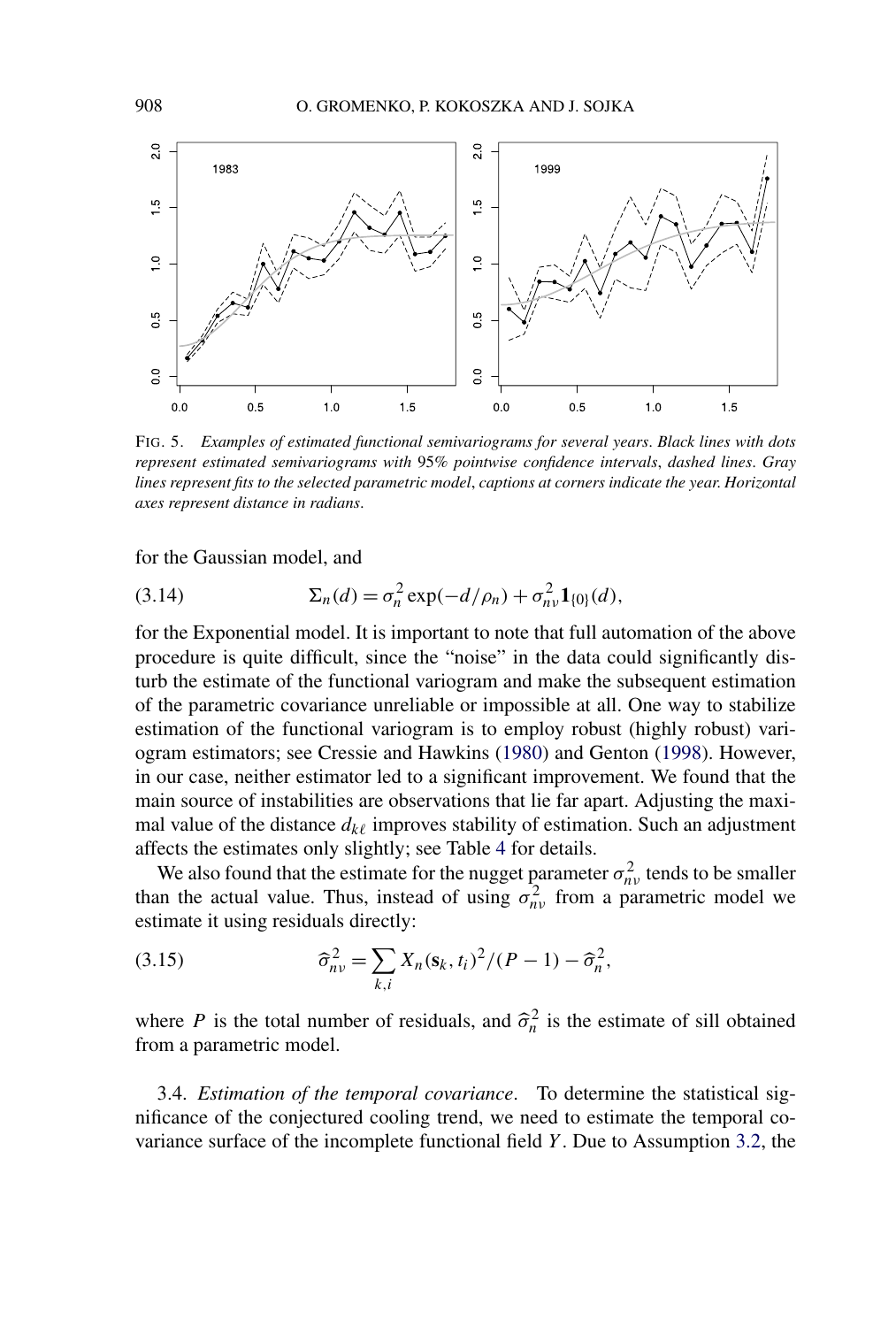<span id="page-11-0"></span>resulting covariance surface is block diagonal:  $\mathbf{C} = \text{diag}[\mathbf{C}_1, \ldots, \mathbf{C}_N]$ . Before describing our method, we comment on the existing covariance surface estimation procedures. When records are independent and fully observed, the covariance surface is estimated using the sample covariance function; see, for example, Chapter 2 of Horváth and Kokoszka [\(2012\)](#page-19-0). When records are correlated and complete, one can use one of the estimators proposed in Gromenko et al. [\(2012\)](#page-18-0), which use projections onto some orthonormal basis. When curves are independent and sparsely observed, the covariance surface may be estimated in a two-step procedure proposed in Yao et al. [\(2005\)](#page-20-0). The case of independent and identically distributed functions observed with gaps was addressed by Kraus [\(2015\)](#page-19-0) None of the above methods is applicable to our problem which involves incomplete and correlated curves. However, the methods of Yao et al. [\(2005\)](#page-20-0) and Kraus [\(2015\)](#page-19-0) can be extended to take into account spatial dependence, as we now explain.

For fixed *i* and *j*, define the scalar field:

(3.16) 
$$
\psi_n(s) = \psi_n(s; t_i, t_j) = X_n(s; t_i) X_n(s; t_j).
$$

By Assumption [3.1,](#page-7-0) the expectation of  $\psi_n(\mathbf{s}_k)$  is approximately equal to  $\Sigma_n(k, k)$  $C_n(t_i, t_i)$ . The preliminary temporal covariance surface can be estimated up to a constant [cf. [\(3.6\)](#page-7-0)], as a weighted average:

(3.17) 
$$
\widetilde{C}_n(t_i, t_j) = \sum_{k=1}^K \nu_n(k) \psi_n(\mathbf{s}_k; t_i, t_j), \qquad \sum_{k=1}^K \nu_n(k) = 1.
$$

The weights can be selected to minimize the variance of the estimator, which leads to the following solution:

(3.18) 
$$
\mathbf{v}_n = \mathbf{\Sigma}_{n\psi}^{-1} \mathbf{1} / (\mathbf{1}^T \mathbf{\Sigma}_{n\psi}^{-1} \mathbf{1}),
$$

where  $\Sigma_{n\psi}$  is the covariance matrix with elements  $\Sigma_{n\psi}(k,\ell) = \text{Cov}(\psi_n(\mathbf{s}_k))$ ,  $\psi_n(\mathbf{s}_\ell)$ ). The matrix  $\mathbf{\Sigma}_{n\psi}$  is difficult estimate due to noisy behavior of the spatial field  $\psi_n(\mathbf{s})$ . We therefore use the approximation:

(3.19) 
$$
Cov(\psi_n(\mathbf{s}_k), \psi_n(\mathbf{s}_\ell)) \approx \Sigma_n^2(k, \ell) g_n(t_i, t_j).
$$

This approximation immediately follows from Isserlis' theorem. Indeed,

(3.20) 
$$
Cov(\psi(\mathbf{s}_k), \psi(\mathbf{s}_\ell)) = E(\psi(\mathbf{s}_k)\psi(\mathbf{s}_\ell)) - E(\psi(\mathbf{s}_k))E(\psi(\mathbf{s}_\ell)).
$$

The second term on the RHS is

(3.21) 
$$
E(\psi(\mathbf{s}_k))E(\psi(\mathbf{s}_\ell)) = \Sigma(k,k)\Sigma(\ell,\ell)C^2(t_i,t_j),
$$

and the first term can be calculated using Isserlis' theorem:

(3.22)  
\n
$$
E(\psi(\mathbf{s}_k)\psi(\mathbf{s}_\ell)) = \Sigma(k, k)\Sigma(\ell, \ell)C^2(t_i, t_j)
$$
\n
$$
+ \Sigma^2(k, \ell)C(t_i, t_i)C(t_j, t_j)
$$
\n
$$
+ \Sigma^2(k, \ell)C^2(t_i, t_j).
$$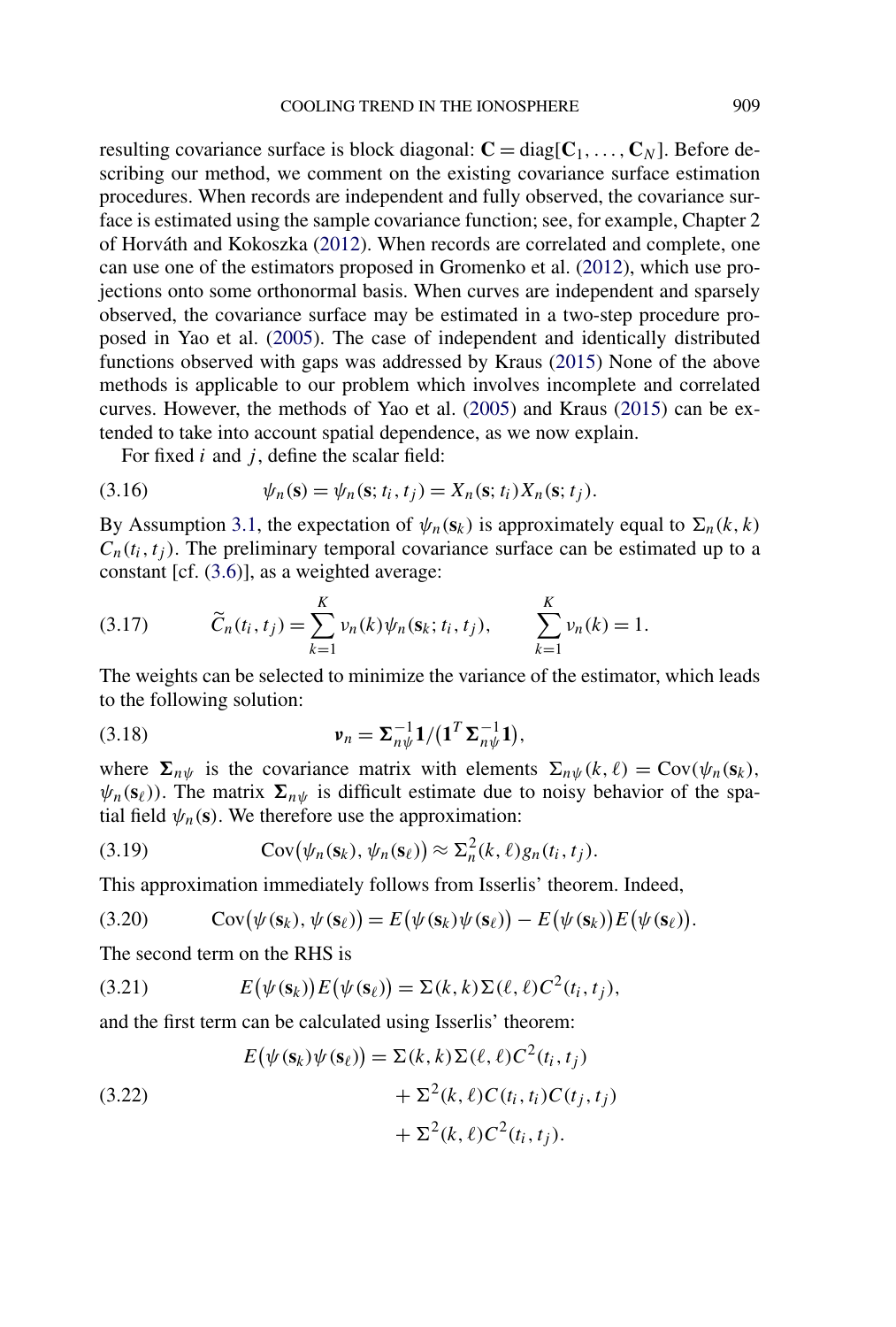<span id="page-12-0"></span>This leads to

(3.23) 
$$
Cov(\psi(\mathbf{s}_k), \psi(\mathbf{s}_\ell)) = \Sigma^2(k, \ell)g(t_i, t_j)
$$

with  $g(t_i, t_j) = C(t_i, t_i)C(t_j, t_j) - C^2(t_i, t_j)$ .

In [\(3.18\)](#page-11-0), the matrix  $\Sigma_{n\psi}$  can be replaced by the matrix  $\Sigma_n^*$  with entries  $\Sigma_n^2(k,\ell)$ . Notice that the multiplication by  $g_n(t_i,t_j)$  in [\(3.19\)](#page-11-0) plays no role due to the cancelation in [\(3.18\)](#page-11-0). The entries  $\Sigma_n(k,\ell)$  of the matrix  $\Sigma_n$  are estimated separately for each year using the method explained above.

3.5. *Regression*. We introduce vector notation. Let **Y** be the column vector comprised of  $Y(\mathbf{s}_k; \tau_i)$ ,  $\mathbf{z}_j$  the column vector of exploratory variable with index  $j$ ,  $\mathbf{Z} = [\mathbf{z}_1, \mathbf{z}_2, \dots, \mathbf{z}_q]$ , and  $\boldsymbol{\beta} = [\beta_1, \beta_2, \dots, \beta_q]^T$  be the vector of fixed unknown coefficients. The generalized Least Squares (GLS) estimator of *β* is

(3.24) 
$$
\hat{\boldsymbol{\beta}} = (\mathbf{Z}^T \mathbf{\Sigma}^{-1} \mathbf{Z})^{-1} \mathbf{Z}^T \mathbf{\Sigma}^{-1} \mathbf{Y}
$$

with

(3.25) 
$$
Var[\hat{\boldsymbol{\beta}}] = (\mathbf{Z}^T \mathbf{\Sigma}^{-1} \mathbf{Z})^{-1}.
$$

If the errors are uncorrelated,  $\Sigma = \sigma^2 I$ ,  $\hat{\beta}$  reduces to the OLS:

$$
\hat{\boldsymbol{\beta}}_{\text{ols}} = (\mathbf{Z}^T \mathbf{Z})^{-1} \mathbf{Z}^T \mathbf{Y},
$$

(3.27) 
$$
Var[\hat{\boldsymbol{\beta}}_{ols}] = (\mathbf{Z}^T \mathbf{Z})^{-1} \sigma^2.
$$

The responses  $Y(\mathbf{s}_k, \tau_i)$  could, in the absence of any gaps, be available as  $81 \times 58 \times 12 = 56,376$  data points. Thus, the covariance matrix has a very high dimension:  $56,376 \times 56,376$ . Inverting such a large matrix in general is infeasible. However, the *block-diagonal* structure of the covariance matrix allows efficient inversion. Indeed, if  $\Sigma = [\Sigma_1, \Sigma_2, ..., \Sigma_N]$ , then  $\Sigma^{-1} = [\Sigma_1^{-1}, \Sigma_2^{-1}, ..., \Sigma_N^{-1}]$ . Now, the elements in (3.24) and (3.25) can be calculated. Let  $\mathbf{Z}_n$  and  $\mathbf{Y}_n$  be the covariates and ionosonde frequencies for year *n*, respectively, then

(3.28) 
$$
\hat{\boldsymbol{\beta}} = \left(\sum_{n=1}^{N} \mathbf{Z}_n^T \mathbf{\Sigma}_n^{-1} \mathbf{Z}_n\right)^{-1} \left(\sum_{n=1}^{N} \mathbf{Z}_n^T \mathbf{\Sigma}_n^{-1} \mathbf{Y}_n\right)
$$

and

(3.29) 
$$
Var[\hat{\boldsymbol{\beta}}] = \left(\sum_{n=1}^{N} \mathbf{Z}_n^T \mathbf{\Sigma}_n^{-1} \mathbf{Z}_n\right)^{-1}
$$

Formula (3.29) underestimates the true variability of the estimator because we use an estimated  $\Sigma$ . Since we use more than 30 years of data, this effect is small.

*.*

Using numerical simulations, we found that the estimator  $\hat{\beta}$  is approximately normal even if the functions  $Y_n(\mathbf{s}_k)$  are not normally distributed. A heuristic justification of its normality is that it is a weighed sum of a large number of  $Y(\mathbf{s}_k, \tau_i)$ .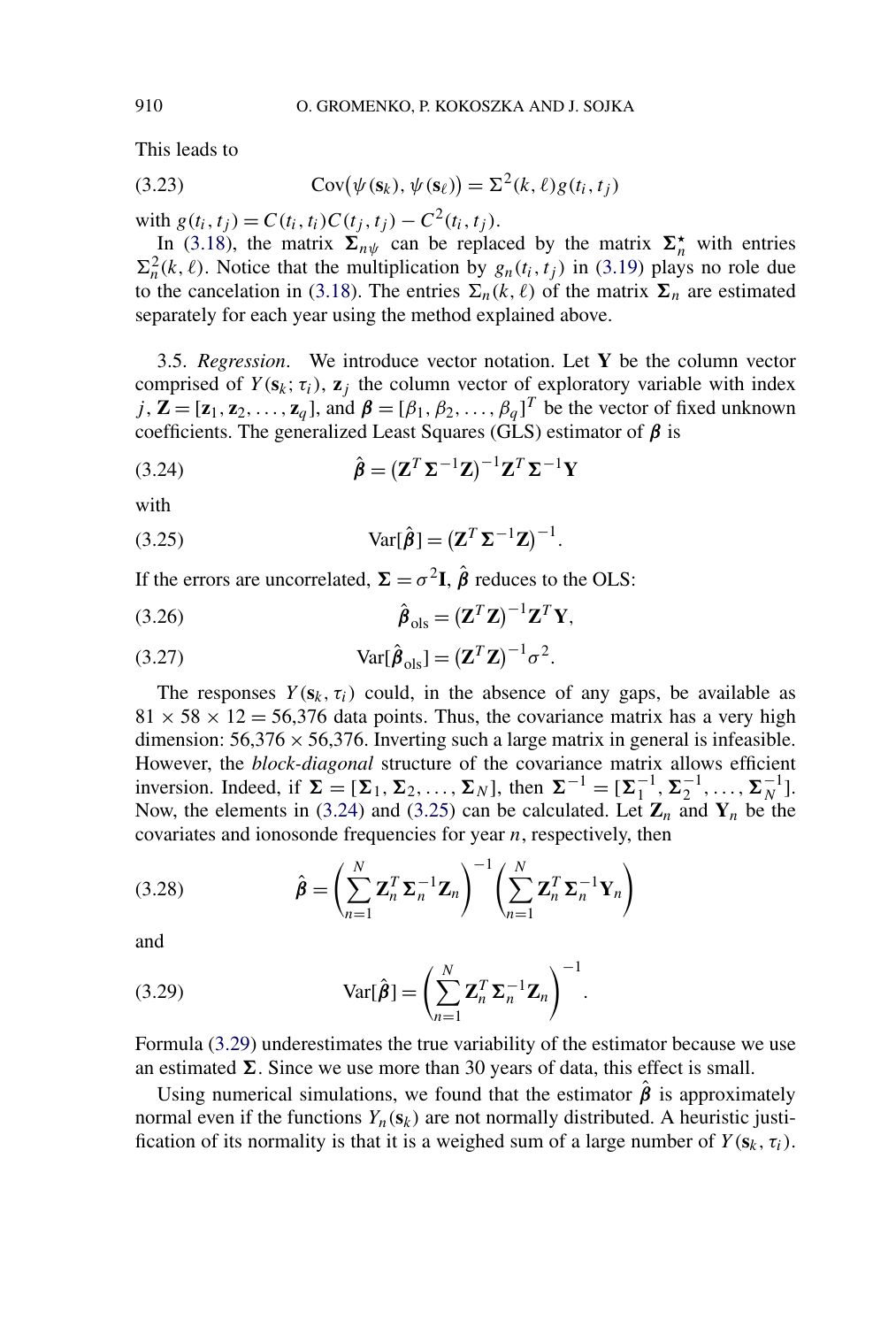<span id="page-13-0"></span>(In the absence of dependence, the weights would be all equal, and the normality of  $\hat{\boldsymbol{\beta}}$  would be a consequence of the central limit theorem.) Thus to test  $\beta_i = 0$ , for a fixed *i*, we thus assume that the statistic  $\hat{\beta}_i / \sqrt{\text{Var}[\hat{\beta}_i]}$  has the standard normal distribution. When we incorporate spatio-temporal dependence, we use [\(3.28\)](#page-12-0) and [\(3.29\)](#page-12-0), when spatio-temporal dependence is neglected we use the OLS estimates, [\(3.26\)](#page-12-0) and [\(3.27\)](#page-12-0). In either case, the *P* -value is calculated as

(3.30) 
$$
P\text{-value} = 2\{1 - \Phi(|\hat{\beta}_i/\sqrt{\text{Var}[\hat{\beta}_i]}|)\},
$$

where  $\Phi(\cdot)$  is the standard normal distribution function. Due to the underestimation of the variability of  $\hat{\beta}$ , the actual *P*-values could be smaller than those implied by formula (3.30). Since the *P* -values we computed are small and imply the existence of a trend, the actual evidence for its existence may be actually stronger.

Observe that  $\hat{\beta}$  could, in principle, be replicated. Such replications would need to reflect not only the distributional variability but also variability due to the spatial and temporal gaps in the data. The latter variability appears difficult to simulate, but might be feasible. An investigation in this direction might lead to bootstrap based inference.

Algorithm 3.1 summarizes the estimation and testing which takes spatiotemporal dependence into account.

ALGORITHM 3.1.

- 1. Estimate the model coefficient  $\hat{\beta}$  without taking into account spatio-temporal dependence using equation [\(3.26\)](#page-12-0).
- 2. Produce the residual curves  $X(\mathbf{s}; \tau)$  by centering the original records  $X(\mathbf{s}; \tau) =$  $Y(\mathbf{s}; \tau) - \hat{\mu}(\mathbf{s}; \tau).$
- 3. Estimate spatial covariance as described in Section [3.1](#page-6-0) and temporal covariance as described in Section [3.4.](#page-10-0)
- 4. Calculate bloc-diagonal spatio-temporal covariance.
- 5. Estimate the model coefficients *β*ˆ taking into account spatio-temporal dependence using equation [\(3.28\)](#page-12-0).
- 6. Repeat steps 2–5, until convergence is reached.
- 7. Calculate the statistical significance using (3.30) [and [\(3.28\)](#page-12-0), [\(3.29\)](#page-12-0)].

**4. Application to the ionosonde data.** Before presenting and discussing our results, we note that regression analysis has been extensively used in ionospheric research. In early work, a trend estimate would be obtained at a fixed location with a relatively complete record extending over several decades. Its significance would be tested using the usual *t*-test. The measurements obtained by the Juliusruh (northeastern Germany) ionosonde which started operation in 1961 have been particularly and extensively studied. It was however soon observed that the sign and/or significance of the trend coefficient would depend on the location and the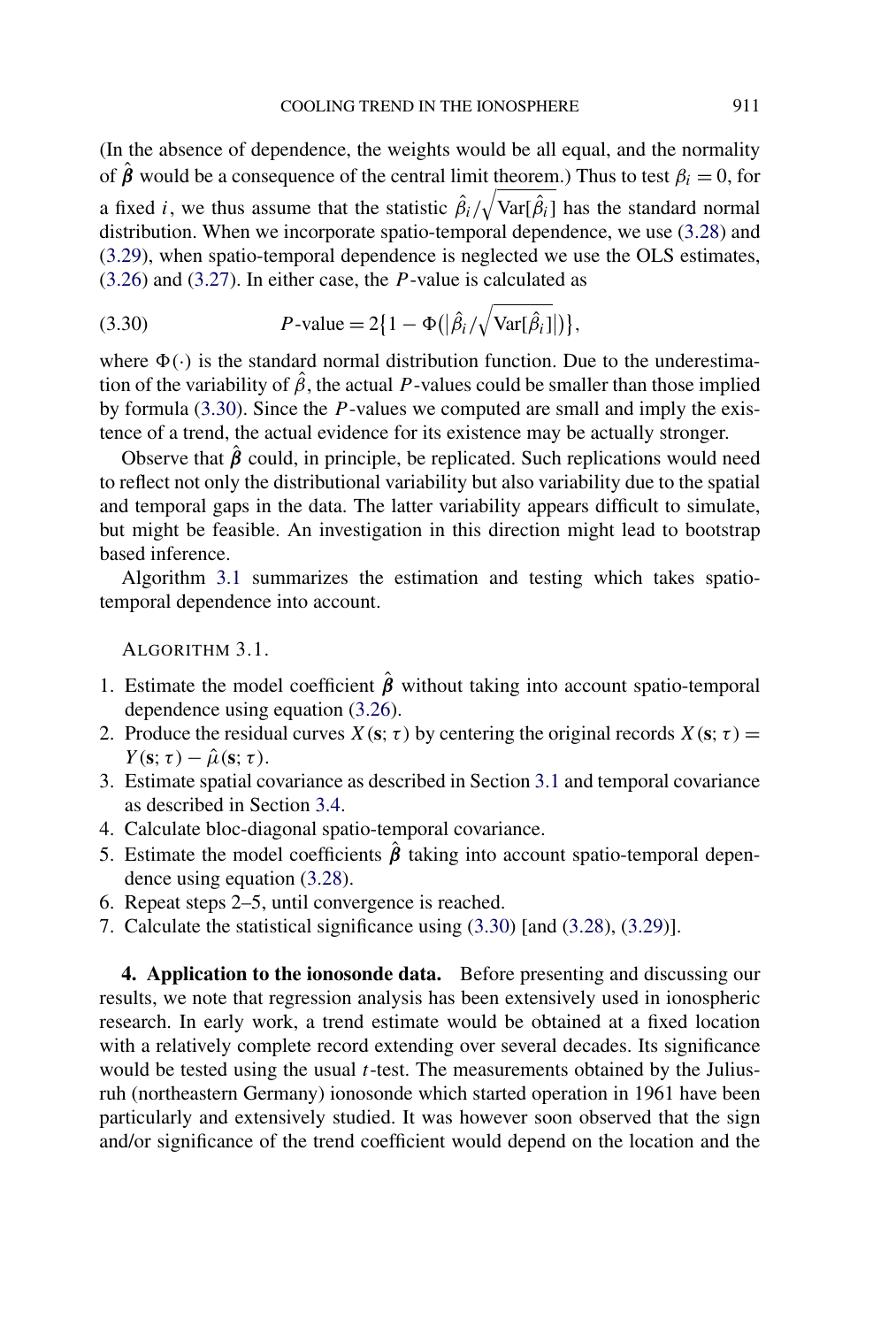#### TABLE 3

<span id="page-14-0"></span>*Results of applying different models to ionosonde data* without incorporating spatio-temporal dependence. *"Trend" is the estimate of the coefficient of*  $z(\tau) = \tau$ . *The P*-values indicate statistical *significance*

| Model<br>ID | Model                            | Trend,<br>$10^{-3}$ MHz/Year | Standard error,<br>$10^{-3}$ MHz/Year | P-value      |
|-------------|----------------------------------|------------------------------|---------------------------------------|--------------|
| 1           | <b>SRF</b>                       | $-2.24$                      | 0.68                                  | 0.001        |
| 2           | SRF, F                           | $-3.82$                      | 0.67                                  | ${<}10^{-4}$ |
| 3           | SRF, $F_x$ , $F_y$ , $F_z$       | $-3.61$                      | 0.61                                  | $< 10^{-4}$  |
| 4           | SRF, H                           | $-4.01$                      | 0.62                                  | ${<}10^{-4}$ |
| 5           | SRF, F, H                        | $-3.48$                      | 0.62                                  | ${<}10^{-4}$ |
| 6           | SRF, M                           | $-4.77$                      | 0.63                                  | ${<}10^{-4}$ |
|             | SRF, M, F                        | $-4.09$                      | 0.62                                  | ${<}10^{-4}$ |
| 8           | SRF, $M$ , $F_x$ , $F_y$ , $F_z$ | $-3.41$                      | 0.62                                  | ${<}10^{-4}$ |
| 9           | SRF, M, H                        | $-3.36$                      | 0.62                                  | $< 10^{-4}$  |
| 10          | SRF, M, F, H                     | $-3.50$                      | 0.62                                  | ${<}10^{-4}$ |

time period. In a recent, most comprehensive up-to-date study, Bremer et al. [\(2012\)](#page-18-0) estimated trend coefficients at practically all available locations and time periods. Their global analysis uses simple averages of trend estimates available over changing time periods. This leads to a useful global picture based on an exploratory analysis, but the significance of such averaged trends is difficult to assess in the absence of a statistical model.

We now present the results of the application of our spatio-temporal model and testing procedure. The results of analysis in which we neglect spatio-temporal correlation are summarized in Table 3. The mean function specification [\(3.3\)](#page-6-0) includes various predictors representing solar activity and different parameters of the Earth Magnetic Field (EMF); cf. Table [1.](#page-5-0) It is difficult to say based on physics which EMF parameters are most relevant, so we used all possible combinations. The resulting estimated trends range from *(*−4*.*77 to − 2*.*238*)*· 10−<sup>3</sup> MHz/Year, and are all statistically significant.

We now turn to testing under our model which includes spatial correlation, that is, we use Algorithm [3.1.](#page-13-0) The results are shown in Table [4.](#page-15-0) The maximum lag for variogram estimation affects the results, but the essential conclusion that the trend in ionosonde data is negative and statistically significant remains the same. Compared to the trends in Table 3, the trend values computed using the full Algorithm [3.1](#page-13-0) are typically over twice as large (in absolute value). As we will see below, for different time periods, the more precise inference based on the full spatiotemporal model may affect the significance of the trend, and even reverse in sign. An example of the estimated trend superimposed on partial residuals is shown in Figure [6.](#page-16-0)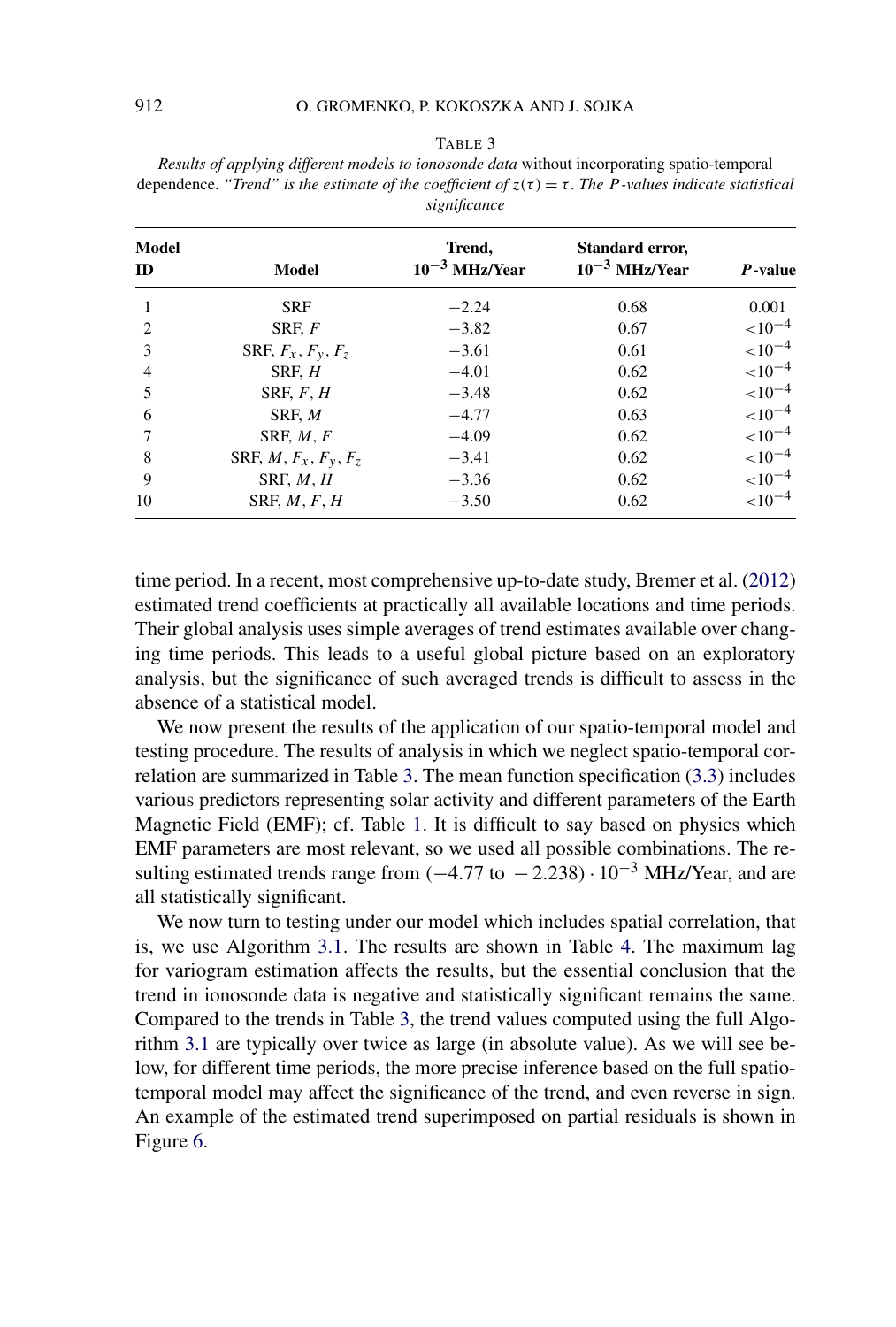### COOLING TREND IN THE IONOSPHERE 913

#### TABLE 4

<span id="page-15-0"></span>*Results of applying different models to ionosonde data* with incorporating spatio-temporal dependence. *"Trend" is the estimate of the coefficient of*  $z(\tau) = \tau$ . *The P*-values indicate statistical *significance*. *The three panes show the results for three different values of the maximum distance for functional variogram estimation*. *The dashes indicate cases in which numerical optimization failed*

| <b>Model</b><br>ID | <b>Model</b>                     | Trend,<br>$10^{-3}$ MHz/Year                                  | Standard error,<br>$10^{-3}$ MHz/Year | $P$ -value   |
|--------------------|----------------------------------|---------------------------------------------------------------|---------------------------------------|--------------|
|                    |                                  | Maximum distance for functional variogram estimation: 1.4 rad |                                       |              |
| 1                  | <b>SRF</b>                       | $-5.10$                                                       | 0.60                                  | $< 10^{-4}$  |
| $\overline{c}$     | SRF, F                           |                                                               |                                       |              |
| 3                  | SRF, $F_x$ , $F_y$ , $F_z$       | $-10.48$                                                      | 0.46                                  | ${<}10^{-4}$ |
| $\overline{4}$     | SRF, H                           | $-8.58$                                                       | 0.50                                  | ${<}10^{-4}$ |
| 5                  | SRF, $F, H$                      | $-8.21$                                                       | 0.47                                  | ${<}10^{-4}$ |
| 6                  | SRF, M                           | $-8.64$                                                       | 0.58                                  | ${<}10^{-4}$ |
| 7                  | SRF, $M, F$                      | $-8.70$                                                       | 0.49                                  | ${<}10^{-4}$ |
| 8                  | SRF, $M$ , $F_x$ , $F_y$ , $F_z$ | $-8.54$                                                       | 0.46                                  | $< 10^{-4}$  |
| 9                  | SRF, M, H                        | $-6.72$                                                       | 0.48                                  | ${<}10^{-4}$ |
| 10                 | SRF, $M, F, H$                   | $-8.05$                                                       | 0.47                                  | ${<}10^{-4}$ |
|                    |                                  | Maximum distance for functional variogram estimation: 1.6 rad |                                       |              |
| 1                  | <b>SRF</b>                       | $-5.85$                                                       | 0.60                                  | $< 10^{-4}$  |
| $\overline{c}$     | SRF, F                           | $-9.60$                                                       | 0.71                                  | ${<}10^{-4}$ |
| 3                  | SRF, $F_x$ , $F_y$ , $F_z$       | $-11.52$                                                      | 0.46                                  | ${<}10^{-4}$ |
| 4                  | SRF, H                           | $-8.75$                                                       | 0.48                                  | ${<}10^{-4}$ |
| 5                  | SRF, $F, H$                      | $-8.19$                                                       | 0.46                                  | $< 10^{-4}$  |
| 6                  | SRF, M                           | $-10.08$                                                      | 0.55                                  | ${<}10^{-4}$ |
| 7                  | SRF, $M, F$                      | $-11.94$                                                      | 0.48                                  | ${<}10^{-4}$ |
| 8                  | SRF, $M$ , $F_x$ , $F_y$ , $F_z$ | $-8.44$                                                       | 0.47                                  | ${<}10^{-4}$ |
| 9                  | SRF, M, H                        | $-8.82$                                                       | 0.46                                  | ${<}10^{-4}$ |
|                    |                                  | Maximum distance for functional variogram estimation: 1.8 rad |                                       |              |
| 1                  | <b>SRF</b>                       | $-4.74$                                                       | 0.65                                  | ${<}10^{-4}$ |
| 2                  | SRF, $F$                         | $-9.82$                                                       | 0.70                                  | ${<}10^{-4}$ |
| 3                  | SRF, $F_x$ , $F_y$ , $F_z$       | $-10.36$                                                      | 0.48                                  | ${<}10^{-4}$ |
| 4                  | SRF, H                           | $-9.26$                                                       | 0.48                                  | ${<}10^{-4}$ |
| 5                  | SRF, $F, H$                      | $-10.41$                                                      | 0.47                                  | $< 10^{-4}$  |
| 6                  | SRF, M                           | $-10.37$                                                      | 0.55                                  | ${<}10^{-4}$ |
| 7                  | SRF, $M, F$                      | $-12.31$                                                      | 0.49                                  | ${<}10^{-4}$ |
| 8                  | SRF, $M$ , $F_x$ , $F_y$ , $F_z$ | $-11.22$                                                      | 0.48                                  | ${<}10^{-4}$ |
| 9                  | SRF, M, H                        | $-11.83$                                                      | 0.47                                  | ${<}10^{-4}$ |
| 10                 | SRF, M, F, H                     |                                                               |                                       |              |

Our conclusion (significant negative trend) agrees with the hypothesis of Roble, Dickinson and Rishbeth discussed in Section [1.](#page-0-0) While a negative trend in the foF2 frequency in the mid-latitude northern hemisphere cannot be quantitatively con-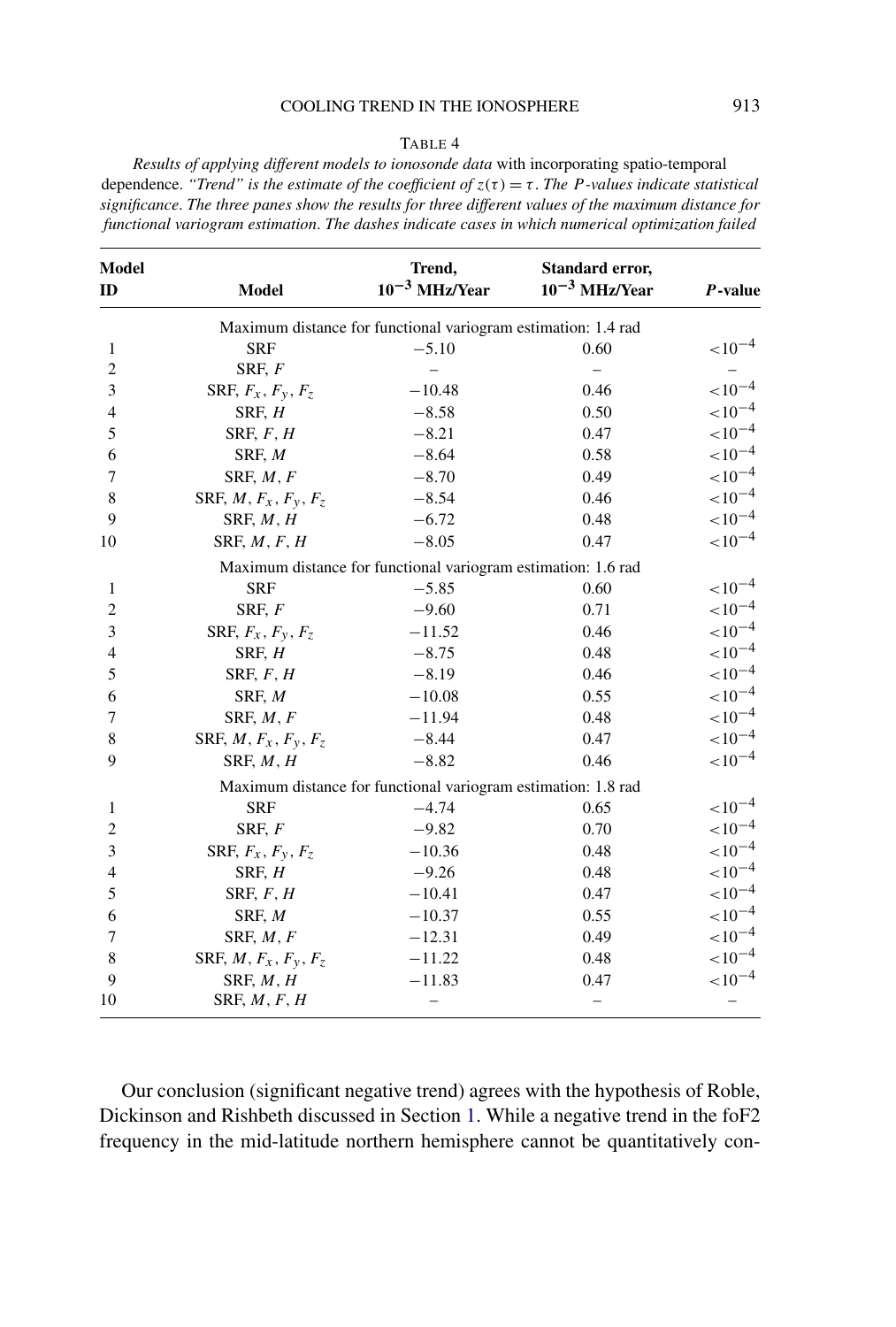<span id="page-16-0"></span>

FIG. 6. *Gray lines represent all foF*2 *partial residuals for model with ID* 4 *in Table* [4,](#page-15-0) *Y*(**s**;  $\tau$ ) − *β*<sub>1</sub> − *β*<sub>3</sub>*SRF*( $\tau$ ) − *β*<sub>4</sub>*H*. *The black line represents the estimated trend together with* 95% *confidence intervals* (*dotted lines*). *The dashed horizontal line is added for visual convenience*.

nected with the magnitude of the hypothesized/observed global warming in the near surface troposphere, there might be some association due to a common driver: the increased concentration of greenhouse gases. The study of a temporal trend in the ionosphere is easier because there are fewer covariates to be taken into account: the important ones are the solar activity, geomagnetic activity, and regional decadal changes in the direction and strength of the internal magnetic field. Terrestrial surface temperature measured at specific locations over a hundred years is impacted by the solar activity but also by many more factors, for example, by urbanization and deforestation, which may produce spurious trends, if not accounted for.

As Bremer et al. [\(2012\)](#page-18-0), we now show how the conclusion depends on the total length of the time interval used in the estimation and testing. To do this, we fix the interval length, *L*, and determine the trend for all possible intervals of length *L*. Figure [7](#page-17-0) shows signs of estimated trends as well as their statistical significance for model with ID 4 in Tables [3](#page-14-0) and [4.](#page-15-0) Both models, without and with spatio-temporal correlation, lead to the same conclusion when *L* is sufficiently large. When the interval length, *L*, is less then 30 years, depending on the position one may obtain positive and negative trends. However, when the interval is more than 30 years, the estimated trend is consistently negative (except a few points located at the edge). A similar observation was made by Bremer et al. [\(2012\)](#page-18-0) using exploratory analysis. A key difference between the two approaches is that when using the more recent data, the spatio-temporal modeling approach tends to indicate negative trend more consistently than the approach which ignores spatial dependence. This lends further support to the possibility of anthropogenic origin of the trend. Another useful insight obtained from Figure [7](#page-17-0) is that even if the trend is estimated using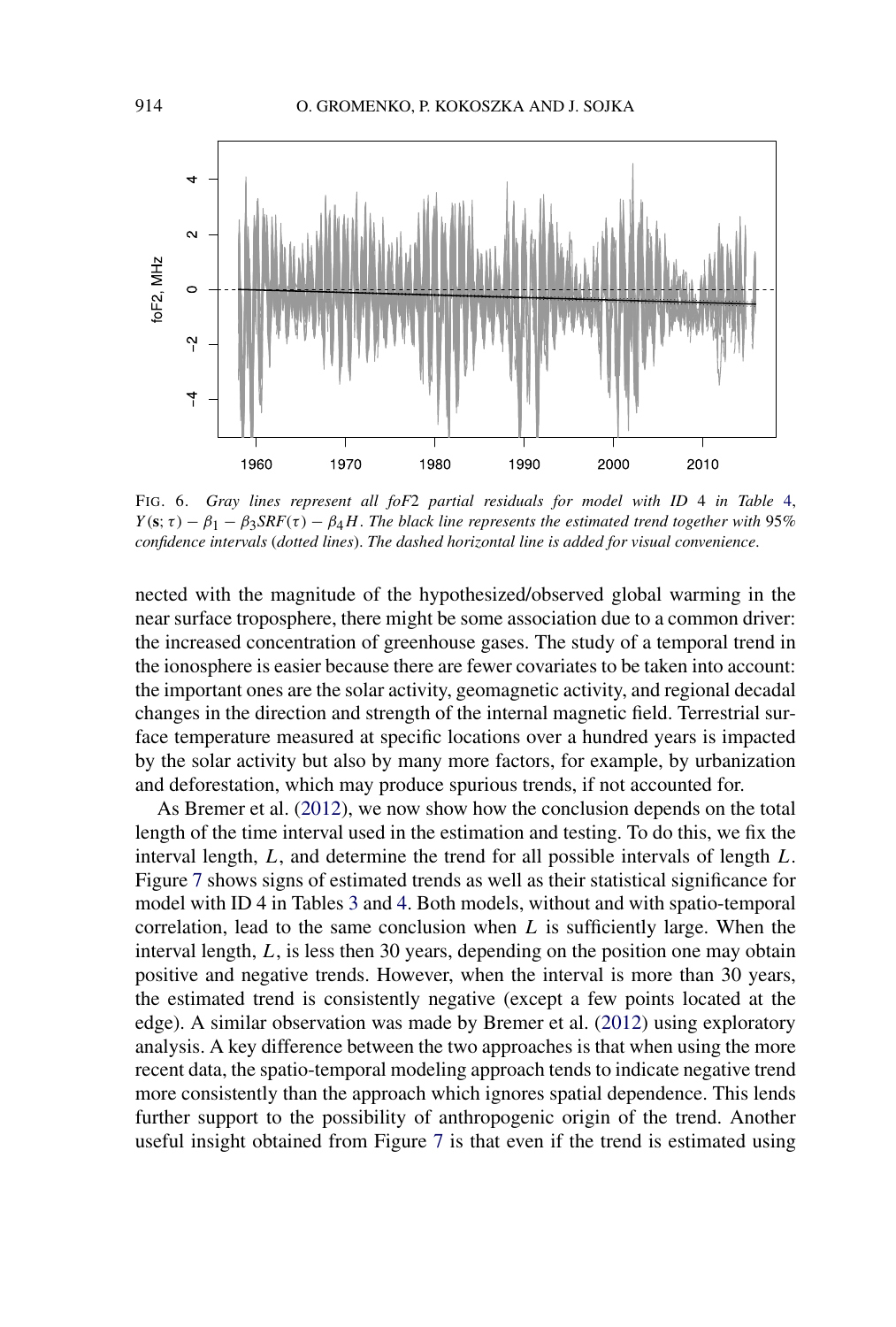<span id="page-17-0"></span>

FIG. 7. *Vertical axes represent the half length* (*L/*2) *of a time interval for trend determination in years*, *horizontal axes represent the position of the center of a time interval in years*. *Discs represent negative statistically significant trends*, *circles represent negative insignificant trends*, *crosses represent positive statistically significant trends*, *and empty diamonds represent positive statistically insignificant trends*. *Left panel*: *spatio-temporal correlation is neglected*. *Right panel*: *spatio-temporal correlation is included*. *Empty areas represents regions where model has failed to converge*.

a statistical model (rather than by simple averaging of trends), one still obtains a mixture of positive and negative trends, depending on the time interval used to assess it. This explains the apparently contradictory findings reported in space physics literature. Our statistical analysis suggests that the findings of positive, negative, or no trend based on different spatial regions and time intervals may, at least to some extent, reflect the sampling variability of the data.

A contribution of this paper is the development of a statistical framework in which the spatial dependence of ionosonde records and their temporal structure, whose most pronounced feature is long gaps, are taken into account. Within the statistical model we formulated, it is possible to test the significance of a global cooling trend in the ionosphere. In broadest terms, the novelty of our approach consists in applying a statistical test to the whole data set, rather than separately to each segment, and then combining the results in some way, approaches which prevail in related space physics research. This paper contributes to a very large body of space physics research by assessing the cooling hypothesis within this framework. Our conclusions broadly validate those arrived at by many space physics researchers and support the existence of such a trend. However, this view is not universally shared, and a longer period of observation may modify this conclusion. Our estimation and testing methodology is relevant in this context. Many ionosonde observatories have been closed, so gaps in future records may even increase. Our methodology is clearly not the last word in this field, and it is hoped that the present paper will draw interest from the statistics community to this problem. For example, Bayesian approaches might provide different tools, and it would be interesting to see what conclusions they would lead to. While not directly relevant to the space physics problem we have studied, some related recent contributions are Luttinen and Ilin [\(2009,](#page-19-0) [2012\)](#page-19-0), Bakar and Sahu [\(2015\)](#page-18-0) and Yang et al. [\(2016\)](#page-20-0).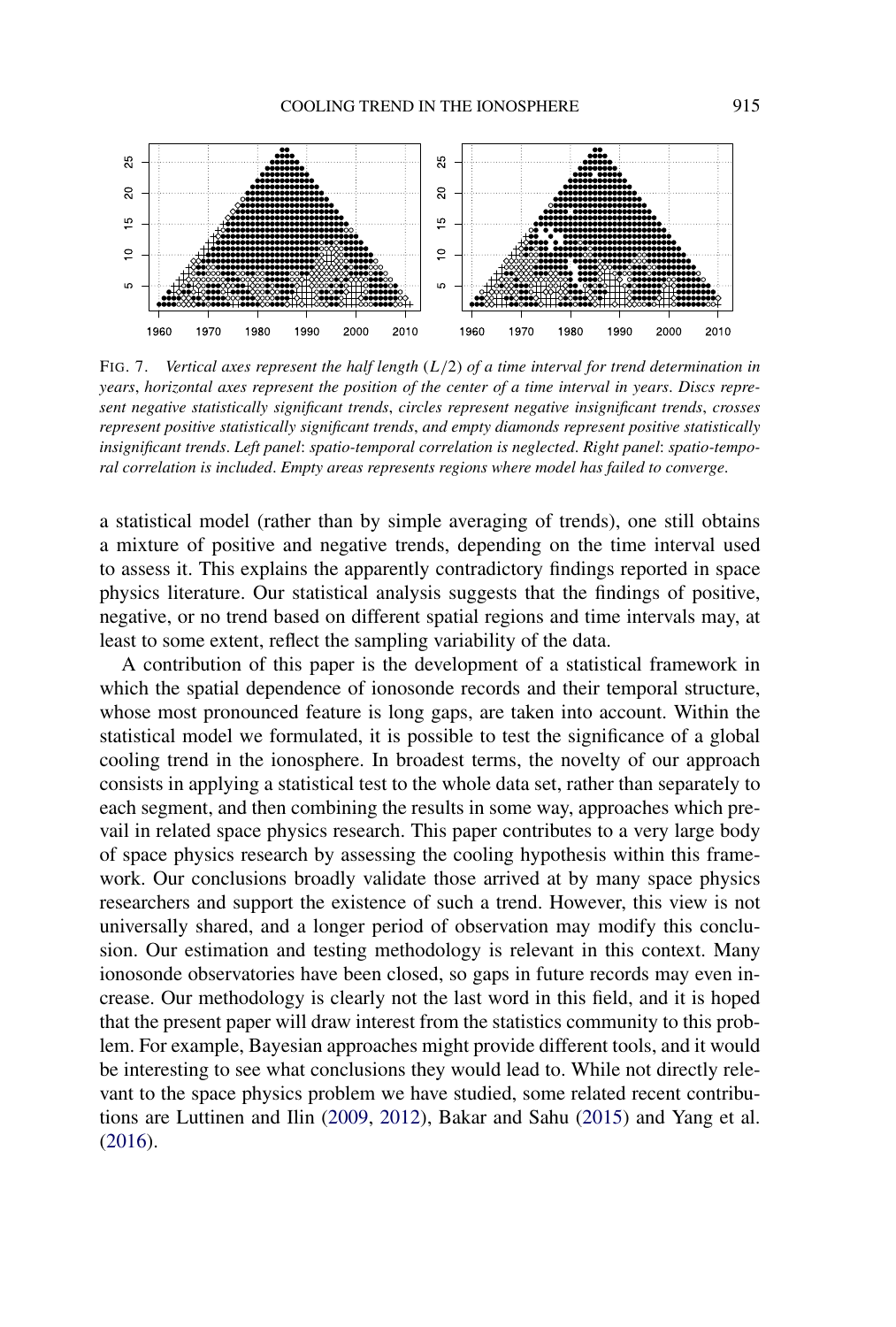# SUPPLEMENTARY MATERIAL

<span id="page-18-0"></span>**Supplementary material: Evaluation of the cooling trend in the ionosphere using functional regression with incomplete curves** (DOI: [10.1214/17-](http://dx.doi.org/10.1214/17-AOAS1022SUPP) [AOAS1022SUPP](http://dx.doi.org/10.1214/17-AOAS1022SUPP); .zip). The Supplementary Material contains the code and data used in this paper.

## REFERENCES

- BAKAR, K. and SAHU, S. (2015). spTimer: Spatio-temporal Bayesian modeling using R. *J*. *Stat*. *Softw*. **63** 1–32.
- BREMER, J., DAMBOLDT, T., MIELICH, J. and SUESSMANN, P. (2012). Comparing long-term trends in the ionospheric F2—Region with two different methods. *Journal of Atmospheric and Solar-Terrestrial Physics* **77** 174–185.
- CRAINICEANU, C. M., STAICU, A.-M., RAY, S. and PUNJABI, N. (2012). Bootstrap-based inference on the difference in the means of two correlated functional processes. *Stat*. *Med*. **31** 3223– 3240. [MR2993623](http://www.ams.org/mathscinet-getitem?mr=2993623)
- CRESSIE, N. and HAWKINS, D. M. (1980). Robust estimation of the variogram. I. *J*. *Int*. *Assoc*. *Math*. *Geol*. **12** 115–125. [MR0595404](http://www.ams.org/mathscinet-getitem?mr=0595404)
- CRESSIE, N. and WIKLE, C. K. (2011). *Statistics for Spatio-Temporal Data*. Wiley, Hoboken, NJ. [MR2848400](http://www.ams.org/mathscinet-getitem?mr=2848400)
- DAMBOLDT, T. and SUESSMANN, P. (2012). Consolidated Database of worldwide measured monthly medians of ionospheric characteristics foF2 and M(3000)F2. INAG Bulletin on the Web, INAG-73. Available at [www.ips.gov.au/IPSHosted/INAG/web-73/index.html](http://www.ips.gov.au/IPSHosted/INAG/web-73/index.html).
- DELICADO, P., GIRALDO, R., COMAS, C. and MATEU, J. (2010). Statistics for spatial functional data: Some recent contributions. *Environmetrics* **21** 224–239. [MR2842240](http://www.ams.org/mathscinet-getitem?mr=2842240)
- GELFAND, A. E., DIGGLE, P., GUTTORP, P. and FUENTES, M., eds. (2010). *Handbook of Spatial Statistics*. Chapman & Hall/CRC, Boca Raton, FL.
- GENTON, M. G. (1998). Highly robust variogram estimation. *Math*. *Geol*. **30** 213–221. [MR1610687](http://www.ams.org/mathscinet-getitem?mr=1610687)
- GENTON, M. G. (2007). Separable approximations of space–time covariance matrices. *Environmetrics* **18** 681–695. [MR2408938](http://www.ams.org/mathscinet-getitem?mr=2408938)
- GIRALDO, R., DELICADO, P. and MATEU, J. (2010). Continuous time-varying kriging for spatial prediction of functional data: An environmental application. *J*. *Agric*. *Biol*. *Environ*. *Stat*. **15** 66– 82. [MR2755385](http://www.ams.org/mathscinet-getitem?mr=2755385)
- GIRALDO, R., DELICADO, P. and MATEU, J. (2011). Ordinary kriging for function-valued spatial data. *Environ*. *Ecol*. *Stat*. **18** 411–426. [MR2832903](http://www.ams.org/mathscinet-getitem?mr=2832903)
- GIRALDO, R., DELICADO, P. and MATEU, J. (2012). Hierarchical clustering of spatially correlated functional data. *Stat*. *Neerl*. **66** 403–421. [MR2983302](http://www.ams.org/mathscinet-getitem?mr=2983302)
- GROMENKO, O. and KOKOSZKA, P. (2012). Testing the equality of mean functions of ionospheric critical frequency curves. *J*. *R*. *Stat*. *Soc*. *Ser*. *C*. *Appl*. *Stat*. **61** 715–731. [MR2993506](http://www.ams.org/mathscinet-getitem?mr=2993506)
- GROMENKO, O. and KOKOSZKA, P. (2013). Nonparametric inference in small data sets of spatially indexed curves with application to ionospheric trend determination. *Comput*. *Statist*. *Data Anal*. **59** 82–94. [MR3000043](http://www.ams.org/mathscinet-getitem?mr=3000043)
- GROMENKO, O., KOKOSZKA, P., ZHU, L. and SOJKA, J. (2012). Estimation and testing for spatially indexed curves with application to ionospheric and magnetic field trends. *Ann*. *Appl*. *Stat*. **6** 669–696. [MR2976487](http://www.ams.org/mathscinet-getitem?mr=2976487)
- HAAS, T. C. (1995). Local prediction of a spatio-temporal process with an application to wet sulfate deposition. *J*. *Amer*. *Statist*. *Assoc*. **90** 1189–1199.
- HOFF, P. D. (2011). Separable covariance arrays via the Tucker product, with applications to multivariate relational data. *Bayesian Anal*. **6** 179–196. [MR2806238](http://www.ams.org/mathscinet-getitem?mr=2806238)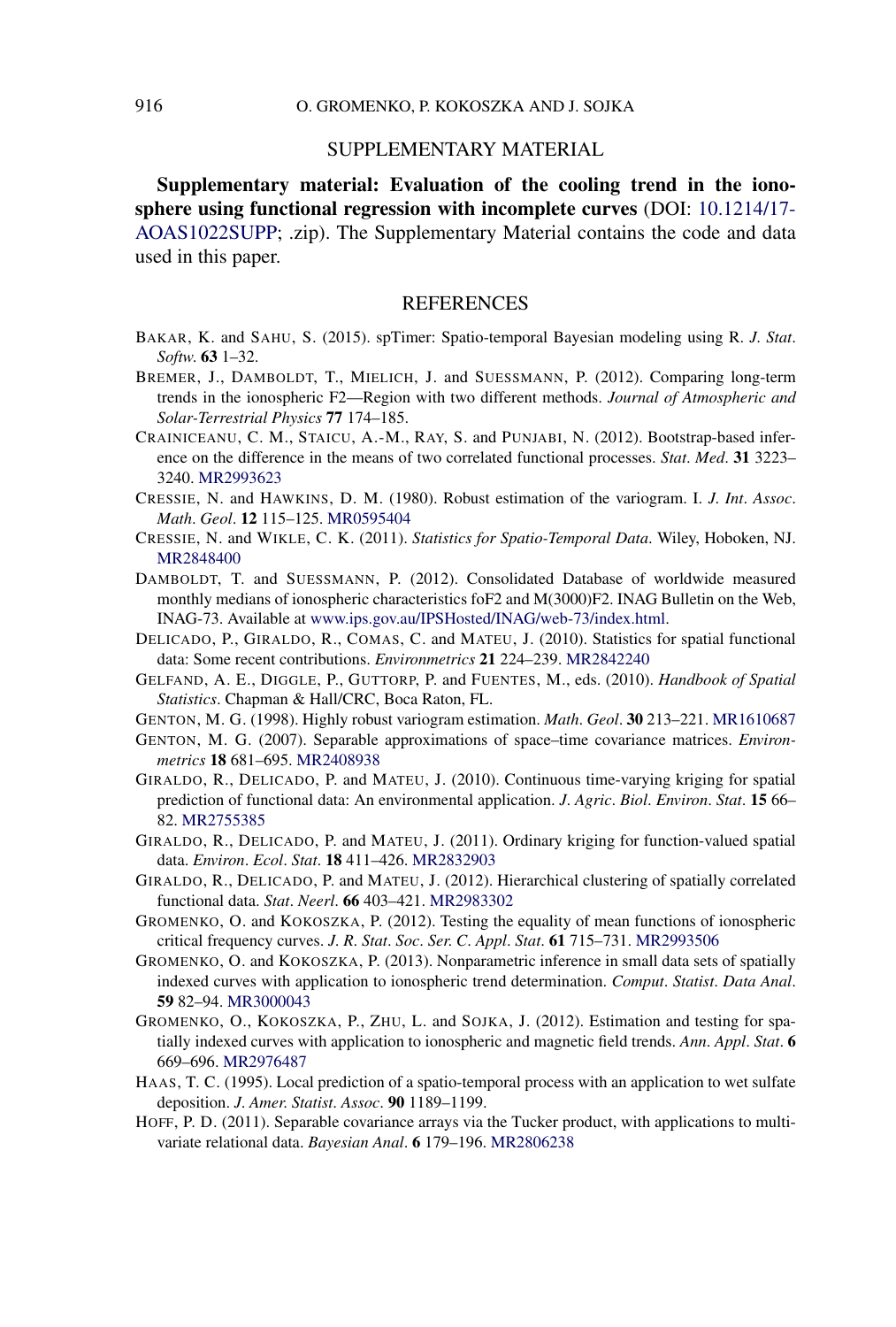- <span id="page-19-0"></span>HORVÁTH, L. and KOKOSZKA, P. (2012). *Inference for Functional Data with Applications*. Springer, New York. [MR2920735](http://www.ams.org/mathscinet-getitem?mr=2920735)
- JIANG, H. and SERBAN, N. (2012). Clustering random curves under spatial interdependence with application to service accessibility. *Technometrics* **54** 108–119. [MR2929427](http://www.ams.org/mathscinet-getitem?mr=2929427)
- KELLY, M. C. (2009). *The Earth's Ionosphere*, 2nd ed. Academic Press, San Diego, CA.
- KRAUS, D. (2015). Components and completion of partially observed functional data. *J*. *R*. *Stat*. *Soc*. *Ser*. *B*. *Stat*. *Methodol*. **77** 777–801. [MR3382597](http://www.ams.org/mathscinet-getitem?mr=3382597)
- LASTOVICKA, J., SOLOMON, S. C. and QIAN, L. (2012). Trends in the neutral and ionized atmosphere. *Reviews of Space Physics* **168** 113–145.
- LASTOVICKA, J., MIKHAILOV, A. V., ULICH, T., BREMER, J., ELIAS, A., ORTIZ DE ADLER, N., JARA, V., ABBARCA DEL RIO, R., FOPPIANO, A., OVALLE, E. and DANILOV, A. (2006). Long term trends in foF2: A comparison of various methods. *Journal of Atmospheric and Solar-Terrestrial Physics* **68** 1854–1870.
- LIEBL, D. (2013). Modeling and forecasting electricity spot prices: A functional data perspective. *Ann*. *Appl*. *Stat*. **7** 1562–1592. [MR3127959](http://www.ams.org/mathscinet-getitem?mr=3127959)
- LUTTINEN, J. and ILIN, A. (2009). Variational Gaussian-process factor analysis for modeling spatiotemporal data. In *Advances in Neural Information Processing Systems* 22 (Y. Bengio, D. Schuurmans, J. D. Lafferty, C. K. I. Williams and A. Culotta, eds.) 1177–1185. Curran Associates, Red Hook, NY.
- LUTTINEN, J. and ILIN, A. (2012). Efficient Gaussian process inference for short-scale spatio– temporal modeling. In *Proceedings of the International Conference on Artificial Intelligence and Statistics* **22**. JMLR W&CP.
- MIELICH, J. and BREMER, J. (2013). Long-term trends in the ionospheric F2 region with different solar activity indices. *Annals of Geophysics* **31** 291–303.
- NERINI, D., MONESTIEZ, P. and MANTÉ, C. (2010). Cokriging for spatial functional data. *J*. *Multivariate Anal*. **101** 409–418. [MR2564350](http://www.ams.org/mathscinet-getitem?mr=2564350)
- PAUL, D. and PENG, J. (2011). Principal components analysis for sparsely observed correlated functional data using a kernel smoothing approach. *Electron*. *J*. *Stat*. **5** 1960–2003. [MR2870154](http://www.ams.org/mathscinet-getitem?mr=2870154)
- RISHBETH, H. (1990). A greenhouse effect in the ionosphere? *Planetary and Space Science* **38** 945–948.
- ROBLE, R. G. and DICKINSON, R. E. (1989). How will changes in carbon dioxide and methane modify the mean structure of the mesosphere and thermosphere? *Geophysical Research Letters* **16** 1441–1444.
- SECCHI, P., VANTINI, S. and VITELLI, V. (2011). A clustering algorithm for spatially dependent functional data. *Procedia Environmental Sciences* **7** 176–181.
- SECCHI, P., VANTINI, S. and VITELLI, V. (2012). Bagging Voronoi classifiers for clustering spatial functional data. *International Journal of Applied Earth Observation and Geoinformation* **22** 53– 64.
- SHERMAN, M. (2011). *Spatial Statistics and Spatio-Temporal Data*: *Covariance Functions and Directional Properties*. Wiley, Chichester. [MR2815783](http://www.ams.org/mathscinet-getitem?mr=2815783)
- STAICU, A.-M., CRAINICEANU, C. and CARROLL, R. J. (2010). Fast methods for spatially correlated multilevel functional data. *Biostatistics* **11** 177–194.
- STAICU, A.-M., CRAINICEANU, C. M., REICH, D. S. and RUPPERT, D. (2012). Modeling functional data with spatially heterogeneous shape characteristics. *Biometrics* **68** 331–343. [MR2959599](http://www.ams.org/mathscinet-getitem?mr=2959599)
- STEIN, M. L. (1999). *Interpolation of Spatial Data*: *Some Theory for Kriging*. Springer, New York. [MR1697409](http://www.ams.org/mathscinet-getitem?mr=1697409)
- STEIN, M. L. (2005). Space–time covariance functions. *J*. *Amer*. *Statist*. *Assoc*. **100** 310–321. [MR2156840](http://www.ams.org/mathscinet-getitem?mr=2156840)